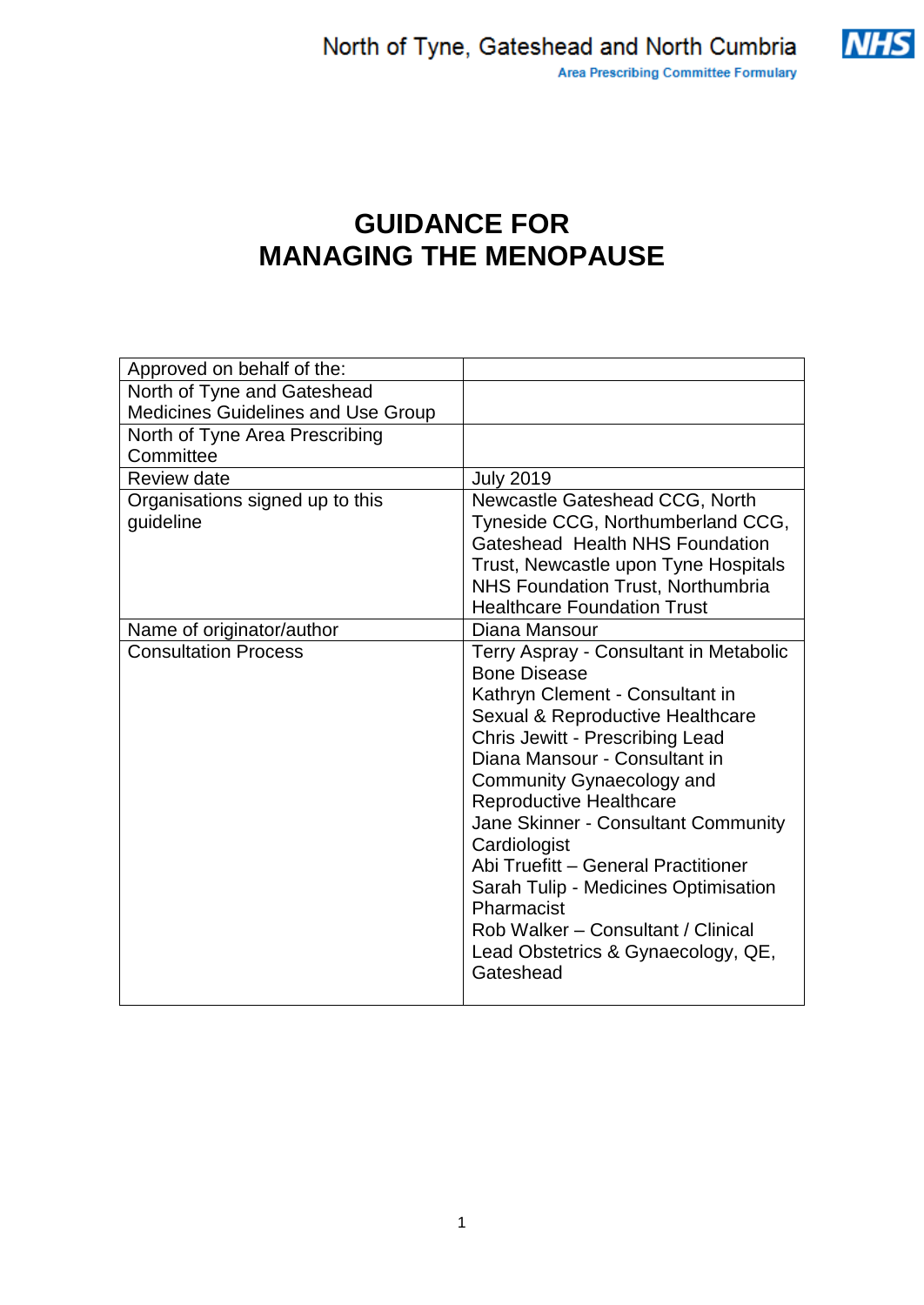# **GUIDANCE FOR MANAGING THE MENOPAUSE 2019 North of Tyne and Gateshead**

|             | <b>Index</b>     |                                                                           |                 |
|-------------|------------------|---------------------------------------------------------------------------|-----------------|
| 1.          |                  | Introduction to the guidance                                              | p4              |
|             | 1.1              | How to use this guidance                                                  | p4              |
|             | 1.2 <sub>2</sub> | <b>Off-label prescribing</b>                                              | p4              |
|             | 1.3              | <b>Discontinuation of Premarin products</b>                               | p4              |
|             | 1.4              | Algorithm for hormone replacement therapy prescribing                     | p <sub>6</sub>  |
|             |                  | <b>1.5</b> Table of Hormone Replacement Therapy Products on North of Tyne | p7              |
|             |                  | <b>Formulary</b>                                                          |                 |
| $\mathbf 2$ |                  | About the menopause                                                       | p <sub>9</sub>  |
| 3           |                  | <b>Indications for HRT</b>                                                | P <sub>10</sub> |
| 4           |                  | <b>Contraindications</b>                                                  | p10             |
| 5           |                  | Initial consultation                                                      | p10             |
|             | 5.1              | Investigations                                                            | p11             |
| 6           |                  | Diagnosing the menopause                                                  | p11             |
| 7           |                  | Contraception and the menopause                                           | p12             |
| 8           |                  | <b>Hormone Replacement Therapy</b>                                        | p13             |
|             | 8.1              | <b>Sequential</b>                                                         | p13             |
|             | 8.2              | <b>Long cycle</b>                                                         | p13             |
|             |                  | 8.3 Continuous combined HRT                                               | p14             |
|             | 8.4              | <b>Estrogen replacement therapy</b>                                       | p14             |
| 9           |                  | <b>HRT used in specific circumstances</b>                                 | p15             |
|             | 9.1              | <b>Premature menopause</b>                                                | p15             |
|             |                  | 9.2 Women with a uterus                                                   | p15             |
|             |                  | <b>9.3</b> Women following subtotal hysterectomy                          | p15             |
|             | 9.4              | Women without a uterus                                                    | p15             |
|             |                  | <b>9.5</b> Women following hysterectomy for endometriosis                 | p16             |
| 10          |                  | <b>Choice of Regimen</b>                                                  | p16             |
|             |                  | <b>10.1</b> Estrogen dose equivalents                                     | p17             |
|             |                  | <b>10.2</b> Progestogens which can be used with ERT                       | p17             |
|             |                  | 10.3 Testosterone                                                         | p17             |
| 11          |                  | Side effects                                                              | p18             |
|             |                  | 11.1 Estrogen side effects                                                | p18             |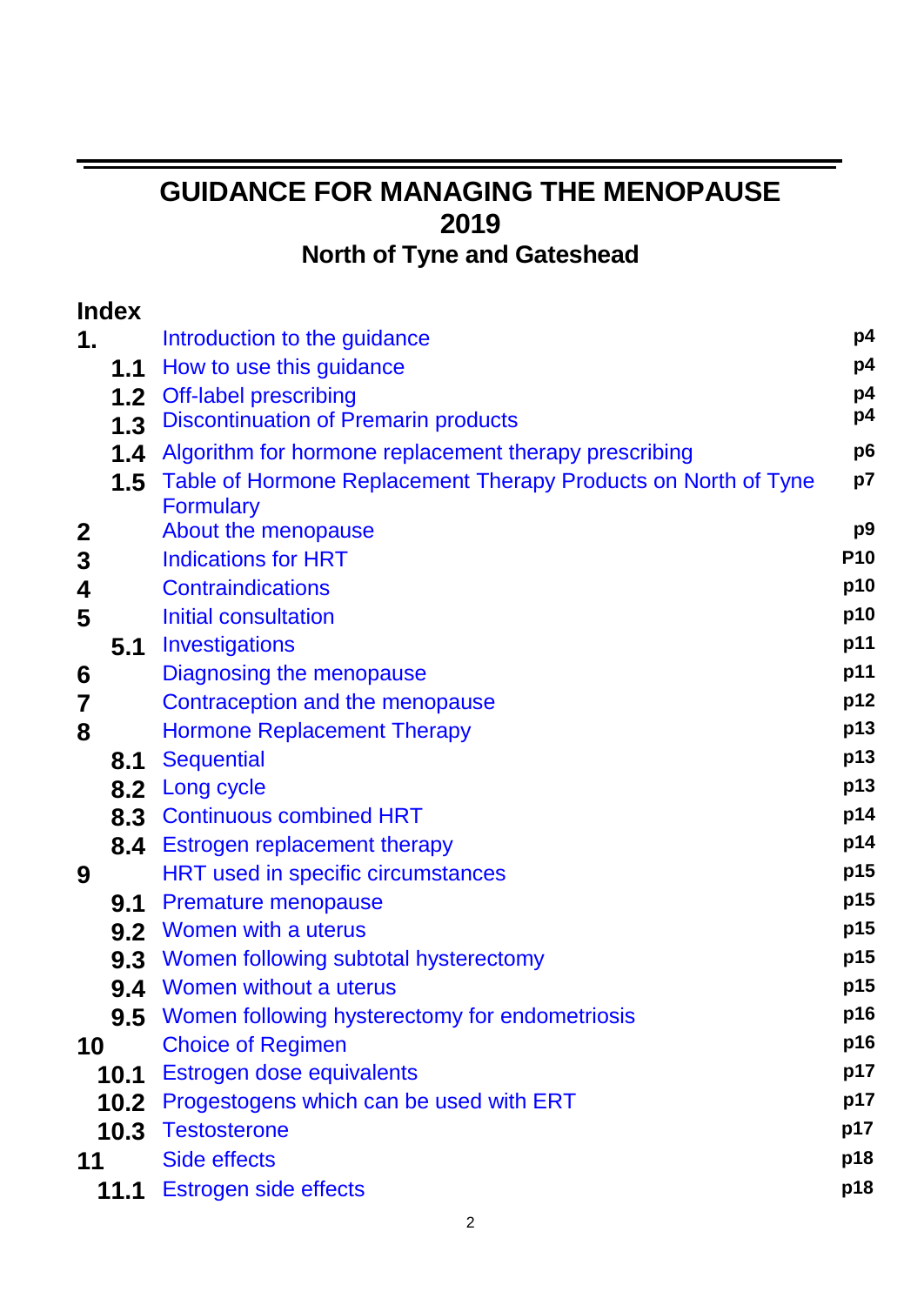| 11.2  | Progestogen side effects          | p18             |
|-------|-----------------------------------|-----------------|
| 12    | <b>Follow up</b>                  | p18             |
| 13    | Duration of therapy               | p19             |
| 13.1  | <b>Discontinuation</b>            | P <sub>19</sub> |
| 14    | <b>Risks of HRT</b>               | p20             |
| 14.1  | <b>Breast cancer</b>              | p20             |
| 14.2  | <b>Venous thromboembolism</b>     | p21             |
| 14.3  | Coronary heart disease            | p22             |
| 14.4  | <b>Stroke</b>                     | p22             |
| 14.5  | <b>Hypertension</b>               | p23             |
| 14.6  | <b>Diabetes</b>                   | p23             |
| 14.7  | <b>Migraine</b>                   | p23             |
| 14.8  | <b>Dementia</b>                   | p24             |
| 14.9  | <b>Ovarian cancer</b>             | p24             |
| 14.10 | <b>Endometrial cancer</b>         | p24             |
| 14.11 | Table of risks with HRT           | p25             |
| 15    | Investigation of uterine bleeding | p25             |
| 16    | Management of urogenital problems | p26             |
| 17    | <b>Osteoporosis</b>               | p27             |
|       |                                   |                 |

| <b>Appendix 1 Useful contacts</b>            | p28        |
|----------------------------------------------|------------|
| <b>Appendix 2 Suggested reading</b>          | <b>P29</b> |
| <b>Appendix 3 Non-formulary alternatives</b> | <b>P30</b> |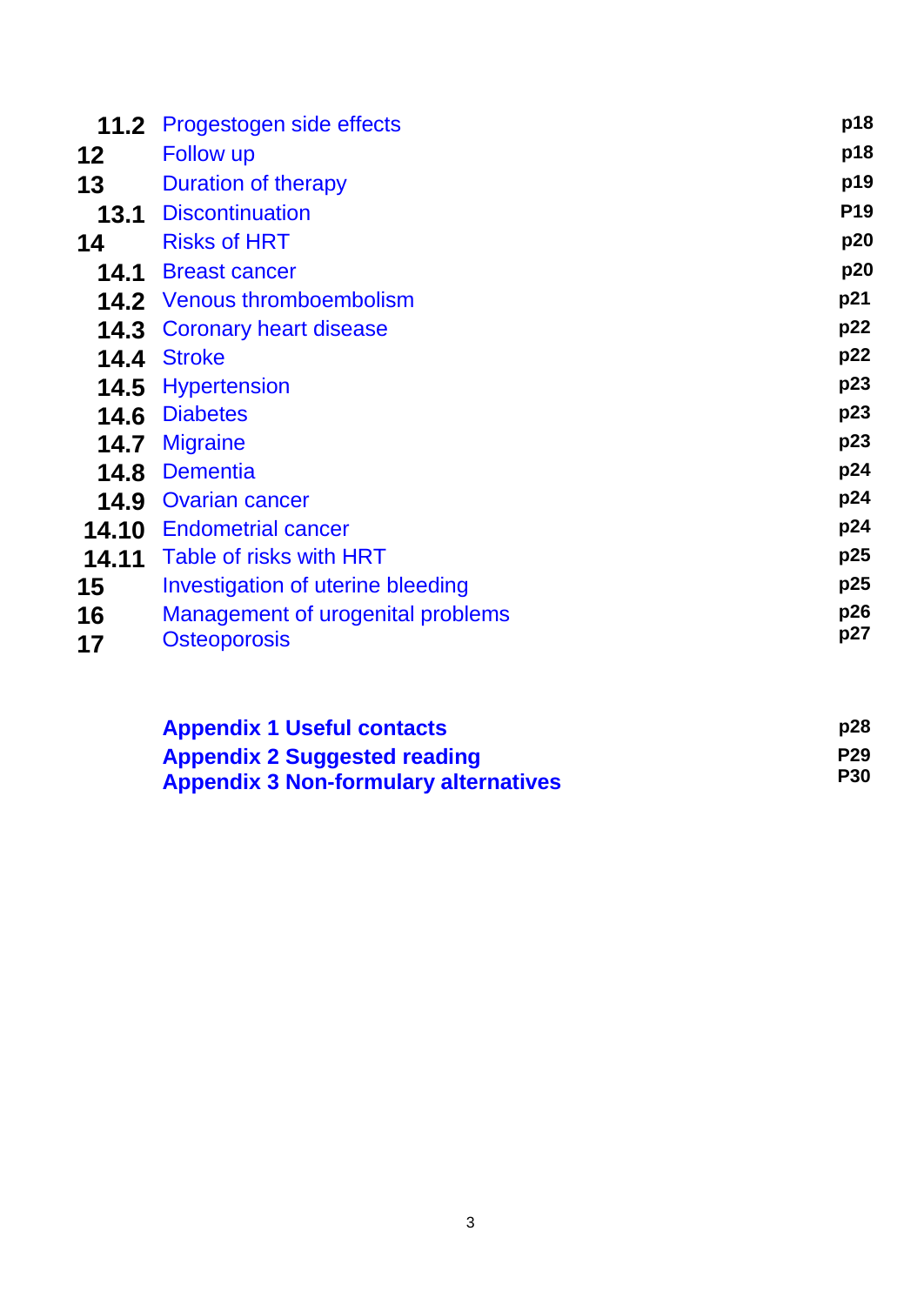## <span id="page-3-0"></span>**1. Introduction to the guidance**

This guidance is intended to inform for all clinicians in the Newcastle, North Tyneside, Northumberland and Gateshead areas involved in managing women with troublesome menopausal problems. It has been developed as a consensus between representatives from primary and secondary care, with reference to national guidelines, including from NICE, MHRA and the British Menopause Society. It is intended to guide clinical management, but every woman should be assessed and managed individually.

## <span id="page-3-1"></span>**1.1 How to use this guidance**

This guidance starts with an algorithm for prescribing hormone replacement therapy and is followed by a chart containing formulary products used to treat menopausal symptoms. There is then more detailed information outlining the management of menopausal symptoms with hyperlinks to the BNF, local osteoporosis guidance, MHRA warnings and statements, NICE documents as appropriate.

## <span id="page-3-2"></span>**1.2 Off-label prescribing**

This guidance mentions 'off-label prescribing'. There are clinical situations when the use of unlicensed medicines or use of medicines outside the terms of the licence ('off-label') may be judged by the prescriber to be in the best interest of the patient on the basis of available evidence.

Healthcare professionals may advise on the use of an unlicensed medicine when no licensed suitable alternative is available. Prescribers should pay particular attention to the risks associated with using unlicensed medicines or using a licensed medicine off-label.

- Before prescribing an unlicensed medicine, be satisfied that an alternative, licensed medicine would not meet the patient's needs
- Before prescribing a medicine off-label, be satisfied that such use would better serve the patient's needs than an appropriately licensed alternative

Before prescribing an unlicensed medicine or using a medicine off-label:

- be satisfied that there is a sufficient evidence base and/or experience of using the medicine to show its safety and efficacy
- take responsibility for prescribing the medicine and for overseeing the patient's care, including monitoring and follow-up
- record the medicine prescribed and, where common practice is not being followed, the reasons for prescribing this medicine; you may wish to record that you have discussed the issue with the patient

Communicate: best practice is that…

- You give patients, or those authorising treatment on their behalf, sufficient information about the proposed treatment, including known serious or common adverse reactions, to enable them to make an informed decision
- Where current practice supports the use of a medicine outside the terms of its licence, it may not be necessary to draw attention to the licence when seeking consent. However,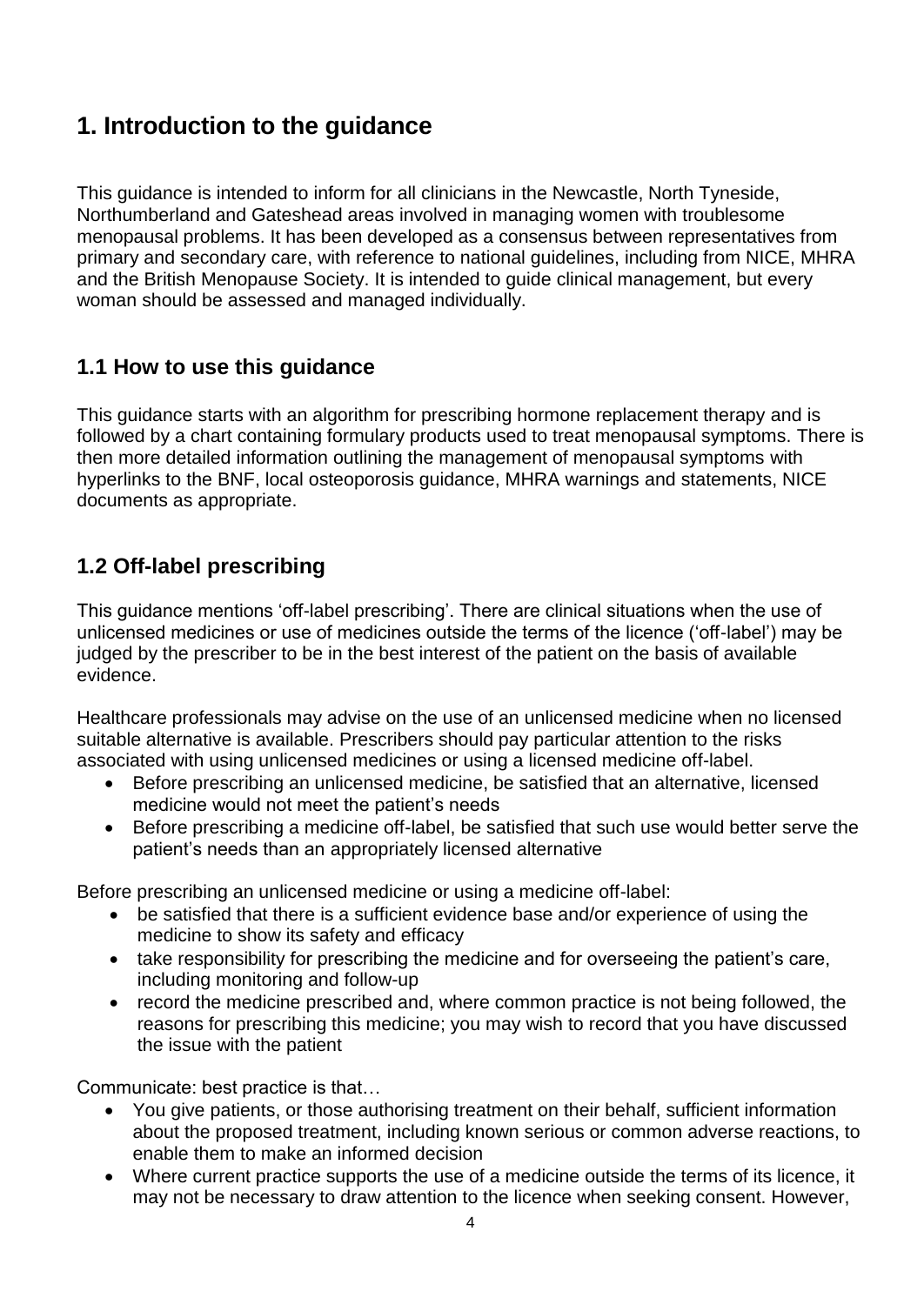it is good practice to give as much information as patients or carers require or which they may see as relevant

 You explain the reasons for prescribing a medicine off-label or prescribing an unlicensed medicine where there is little evidence to support its use, or where the use of a medicine is innovative

<http://www.mhra.gov.uk/Safetyinformation/DrugSafetyUpdate/CON087990>

## **1.3 Discontinuation of Premarin products**

Prempak C and Premique have been discontinued by the Pfizer for economic reasons. Premique low dose (conjugated oestrogens 300 mcg with medroxyprogestoerne acetate 1.5mg daily) is still available.

Alternative oral preparations include Elleste Duet 1mg which is equivalent to 0.625mg Prempak C.

Elleste Duet 2mg is equivalent to 1.25mg Prempak C.

An alternative to Premique would be a continuous combined preparation such as Kliovance that contains estradiol 1mg and norethisterone acetate 500mcg daily.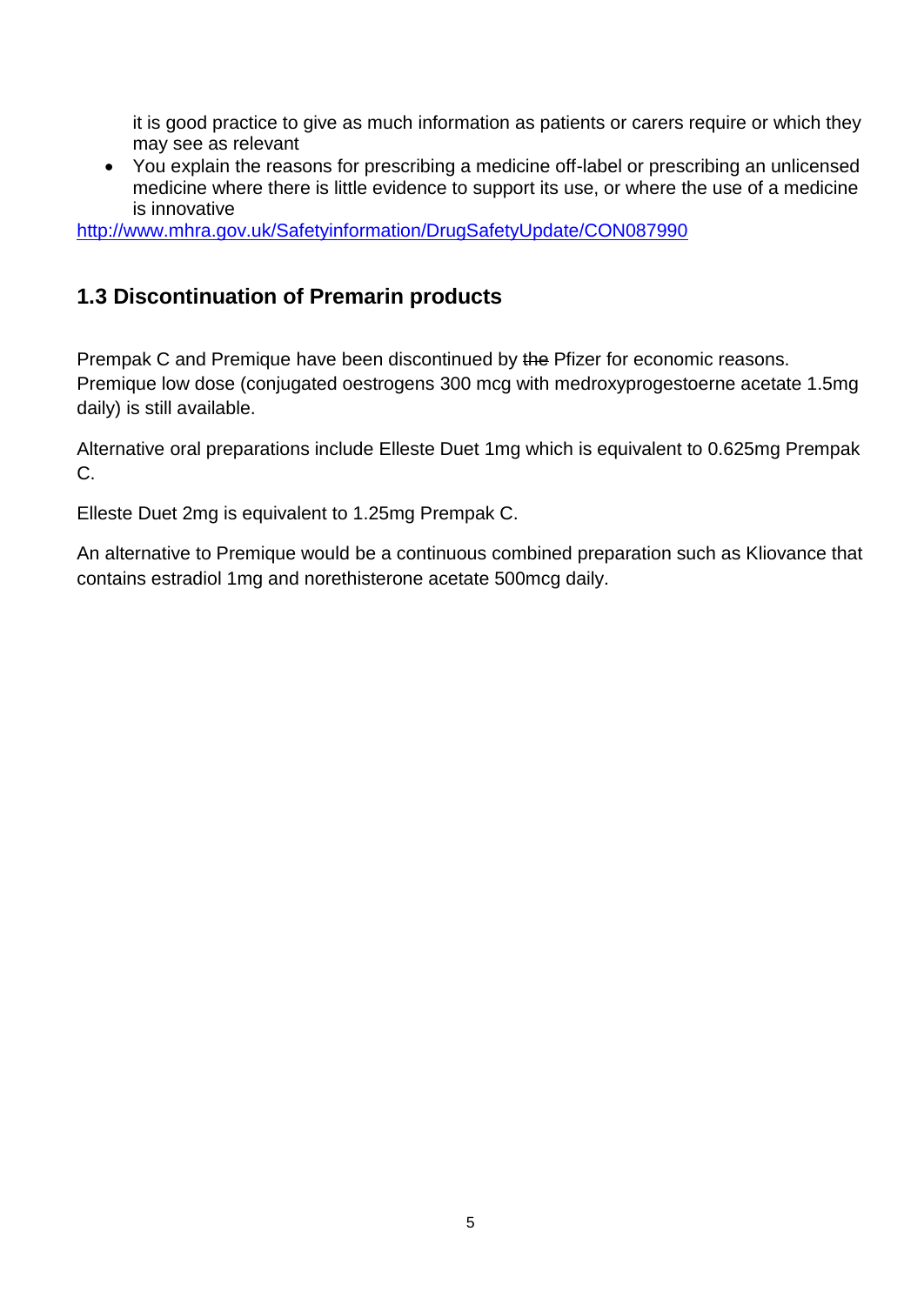## **1.4 Algorithm for hormone replacement therapy prescribing**

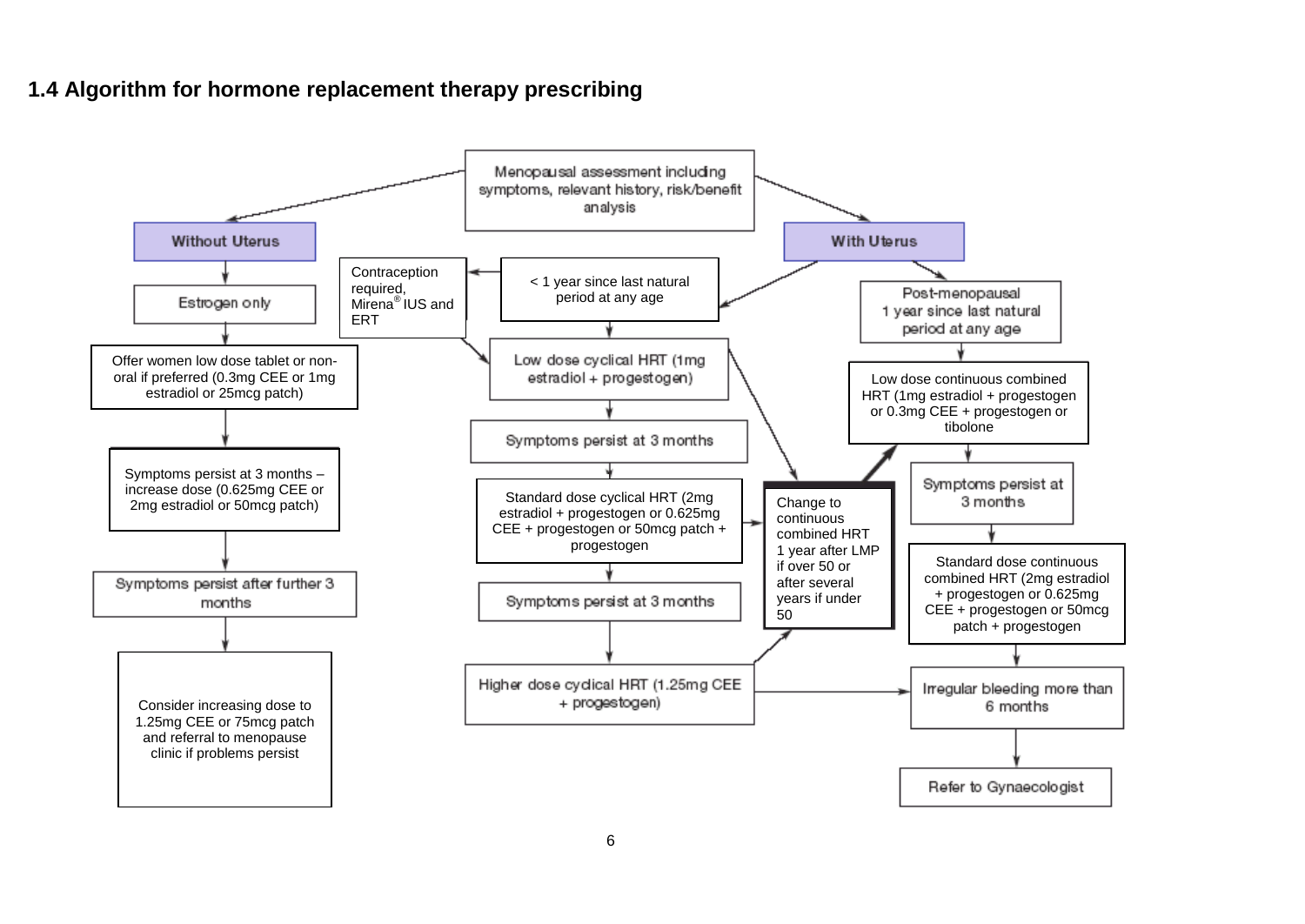## <span id="page-6-0"></span>**1.5 Hormone Replacement Therapy (HRT) – Products on North of Tyne and Gateshead Formulary**

| <b>SYSTEMIC</b>                          |                               |                                    |                                   |                    |                |                |                                              |
|------------------------------------------|-------------------------------|------------------------------------|-----------------------------------|--------------------|----------------|----------------|----------------------------------------------|
| <b>Type</b>                              | <b>Brand</b>                  | Oestrogen                          | Progestogen                       | <b>Formulation</b> | <b>Bleed</b>   | $RX^*$         | Cost                                         |
| <b>Sequential</b><br><b>Therapy</b>      | <b>Elleste</b><br><b>Duet</b> | Estradiol (1mg or<br>$2mg$ )       | Norethisterone (1mg)              | Tabs               | M              | $\overline{2}$ | £9.20 (3x28)<br>tab)                         |
|                                          | <b>Evorel</b><br>Sequi        | Estradiol (50<br>micrograms)       | Norethisterone<br>(170micrograms) | Patches            | M              | $\overline{2}$ | £11.09 (8)<br>patches)                       |
|                                          | Femoston                      | Estradiol (1mg or<br>$2mg$ )       | Dydrogesterone<br>(10mg)          | Tabs               | M              | $\overline{2}$ | £16.16.<br>$(3x28$ tab)                      |
| <b>Type</b>                              | <b>Brand</b>                  | <b>Oestrogen</b>                   | Progestogen                       | <b>Formulation</b> | <b>Bleed</b>   | $RX^*$         | Cost                                         |
| <b>Continuous</b><br>combined<br>therapy | <b>Evorel</b><br>Conti        | Estradiol<br>(50micrograms)        | Norethisterone<br>(170micrograms) | Patches            | X              | 1              | £13.00 (8)<br>patch)<br>£37.22 (24<br>patch) |
|                                          | <b>Kliofem</b>                | Estradiol (2mg)                    | Norethisterone (1mg)              | Tabs               | $\overline{X}$ | 1              | £11.43<br>$(3x28$ tab)                       |
|                                          | <b>Kliovance</b>              | Estradiol (1mg)                    | Norethisterone<br>(0.5mg)         | Tabs               | $\overline{X}$ | 1              | £13.20<br>$(3x28$ tab)                       |
|                                          | Premique<br><b>Low Dose</b>   | Conj. oestrogen<br>(300micrograms) | Medroxyprogesterone<br>(1.5mg)    | Tabs               | X              | 1              | £6.52<br>$(3x28$ tab)                        |
| <b>Type</b>                              | <b>Brand</b>                  | <b>Oestrogen</b>                   | Progestogen                       | <b>Formulation</b> | <b>Bleed</b>   | RX*            | Cost                                         |
| Gonadomimetic                            | <b>Livial</b>                 | Tibolone (2.5mg)                   |                                   | Tabs               | X              | 1              | £10.36<br>£31.08<br>$(3x28$ tab)             |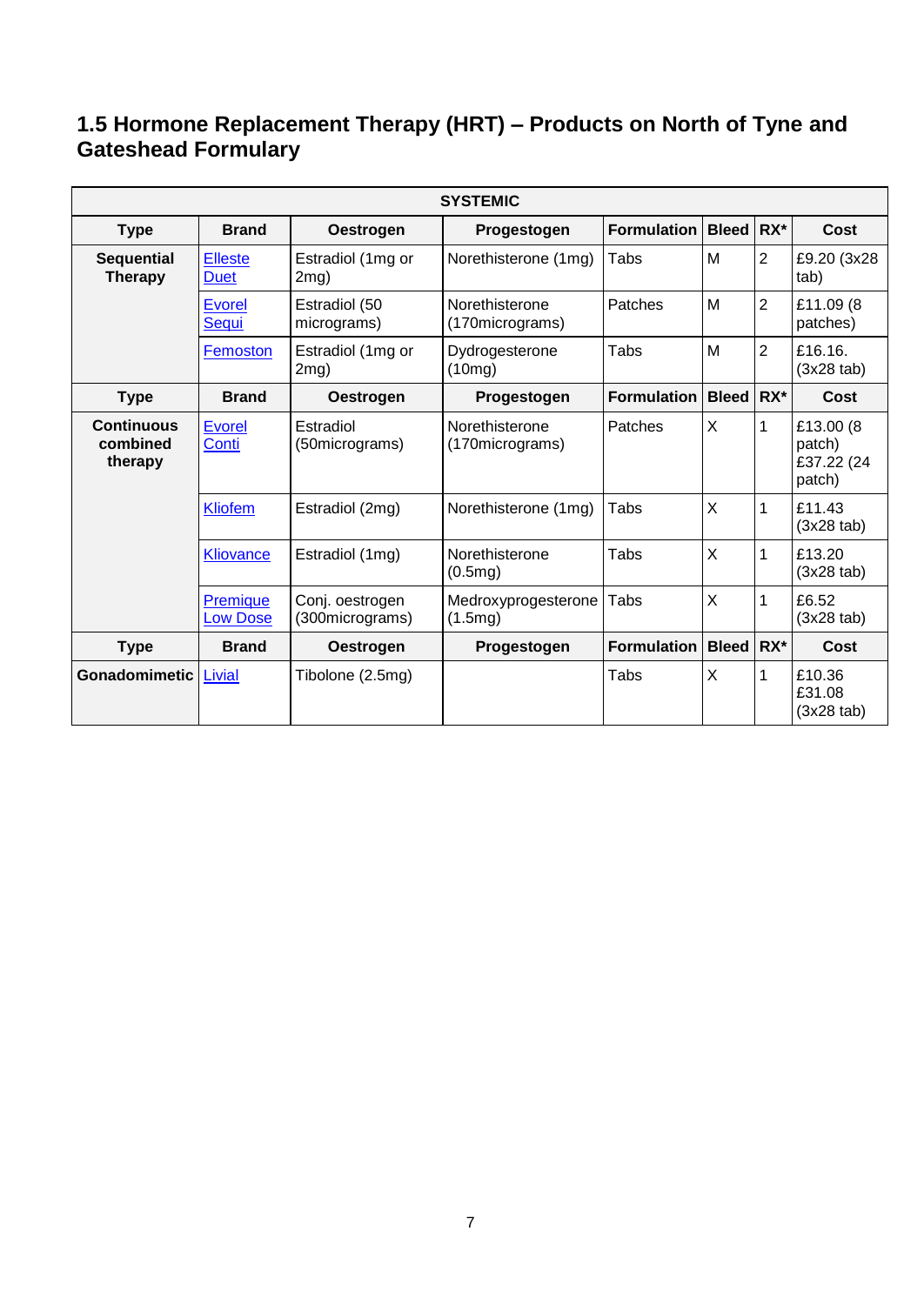| <b>Type</b>                                                                                                  | <b>Brand</b>           | <b>Oestrogen</b>                                                                                                              | Progestogen                                       | <b>Formulation Bleed</b> |              | RX*          | <b>Cost</b>                                                      |
|--------------------------------------------------------------------------------------------------------------|------------------------|-------------------------------------------------------------------------------------------------------------------------------|---------------------------------------------------|--------------------------|--------------|--------------|------------------------------------------------------------------|
| <b>Unopposed</b><br>oestrogen (if<br>uterus is<br>intact an<br>adjunctive<br>progestogen<br>must be<br>used) | Evorel                 | Estradiol<br>(25microgram or<br>50microgram or<br>75microgram or<br>100microgram)                                             |                                                   | Patches                  |              | 1            | £3.42,<br>£3.88,<br>£4.12,<br>£4.28<br>(all 8)<br>patch<br>pack) |
|                                                                                                              | Premarin               | Conj. oestrogen<br>300 microgram or 625<br>microgram or 1.25mg)                                                               |                                                   | Tabs                     |              | $\mathbf{1}$ | £6.07,<br>£4.02,<br>£3.58<br>(all <sub>3</sub> )<br>x28<br>tab)  |
|                                                                                                              | Progynova<br><u>TS</u> | Estradiol<br>(50microgram or<br>100microgram)                                                                                 |                                                   | Patches                  |              | 1            | £18.90<br>£20.70<br>(12)<br>patch<br>pack)                       |
|                                                                                                              | <b>Sandrena</b>        | Estradiol (0.1%)<br>(500microgram/500mg,<br>$1mg/1g$ )                                                                        |                                                   | Gel                      |              | 1            | £5.08,<br>£5.85<br>(28)<br>sachet<br>pack)                       |
|                                                                                                              | <b>Elleste Solo</b>    | Estradiol 1mg, 2mg                                                                                                            |                                                   | Tabs                     |              | 1            | £5.06<br>£5.06                                                   |
| <b>Type</b>                                                                                                  | <b>Brand</b>           | <b>Oestrogen</b>                                                                                                              | Progestogen                                       | <b>Formulation</b>       | <b>Bleed</b> | RX*          | Cost                                                             |
| <b>Adjunctive</b><br>progestogen                                                                             | <b>Mirena</b>          |                                                                                                                               | Levonorgestrel<br>(20mcg/24hrs)                   | <b>IUS</b>               |              | 1            | £88.00                                                           |
|                                                                                                              | Provera                |                                                                                                                               | Medroxyprogesterone<br>(2.5mg)<br>(5mg)<br>(10mg) | Tabs<br>30<br>10<br>10   |              | 1            | £1.84<br>£1.23<br>£2.47                                          |
| <b>Type</b>                                                                                                  | <b>Brand</b>           | <b>Oestrogen</b>                                                                                                              | Progestogen                                       | <b>Formulation</b>       | <b>Bleed</b> | $RX^*$       | Cost                                                             |
| Vaginal<br>estrogen                                                                                          | <b>Gynest</b>          | Estriol (0.01%)                                                                                                               |                                                   | Vaginal<br>cream         |              | 1            | £4.67                                                            |
| only                                                                                                         | Estriol cream          | Estriol (0.1%)                                                                                                                |                                                   | Vaginal<br>cream         |              | $\mathbf 1$  | £4.45                                                            |
|                                                                                                              | Vagifem                | Estradiol<br>(10microgram)<br>Place M-Manthly: 0-Quarterly: Y-Ne blood *Cambination packs inqur multiple preservation oberase |                                                   | Vaginal tabs             |              | 1            | £16.72<br>(24)<br>tablets)                                       |

**Bleed: M=Monthly; Q=Quarterly; X=No bleed \*Combination packs incur multiple prescription charges Cost=28 days** 

**Source: BNF, 2014**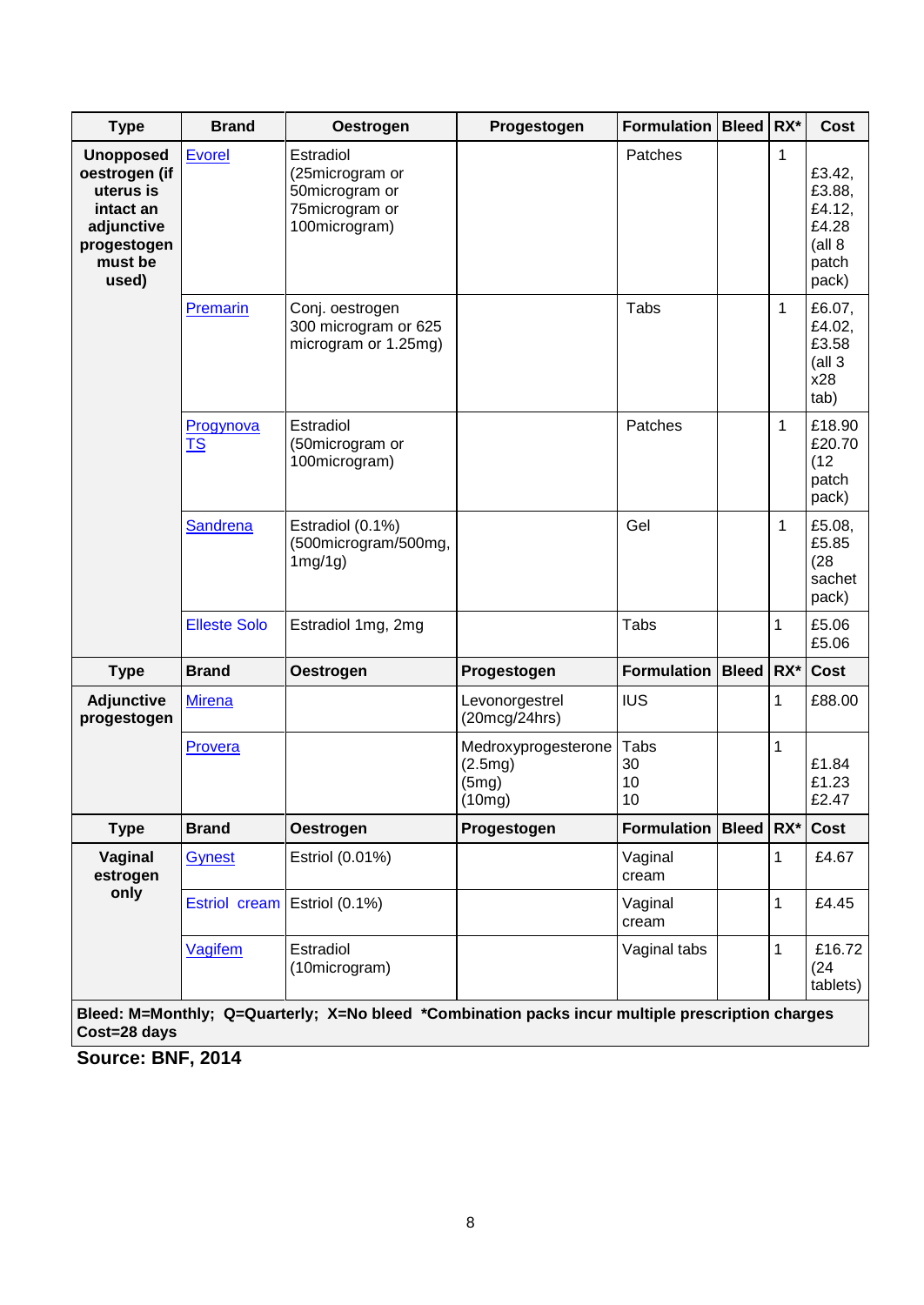## <span id="page-8-0"></span>**2. About the menopause**

The average age of the menopause in the UK is 51 years:

- symptoms last on average for 2-5 years
- at least 10% of women will still be symptomatic 10 years after their last natural period
- 80% of women experience menopausal symptoms which include hot flushes, night sweats, insomnia, memory problems, poor concentration, lethargy, mood changes (low mood), joint and muscle pains and stiffness, urinary symptoms, vaginal dryness and loss of libido
- 45% of women find their menopausal symptoms distressing
- about 20% of symptomatic women will request help
- symptoms typically last 5 years after the final period with about 10% of women experiencing symptoms for up to 12 years.

An early menopause occurs before the age of 45 and primary ovarian insufficiency (premature menopause) before the age of 40 years. Overall incidence is thought to be:

- 5% women between 40 and 45
- 1% of women younger than 40 years
- 0.1% of those under 30 years

The causes of primary ovarian insufficiency (POI) are listed in table 1. Women with POI are at increased risk of developing osteoporosis, cardiovascular disease and neurological problems reducing their life expectancy by about two years.

- There is an 80% increased risk of ischaemic heart disease in women with a menopause before the age of 40 compared to those with a menopause at 49-50 years of age.
- Women with POI have significantly lower bone mineral density compared with controls and may have up to 50% increased risk of fracture.

#### **Causes of primary ovarian insufficiency**

#### *Primary*

- Chromosome abnormalities
- Follicle stimulating hormone receptor gene polymorphism and inhibin B mutation
- Enzyme deficiencies
- Autoimmune disease

#### *Secondary*

- Chemotherapy and radiotherapy
- Bilateral oophorectomy or surgical menopause
- Hysterectomy without oophorectomy
- Infection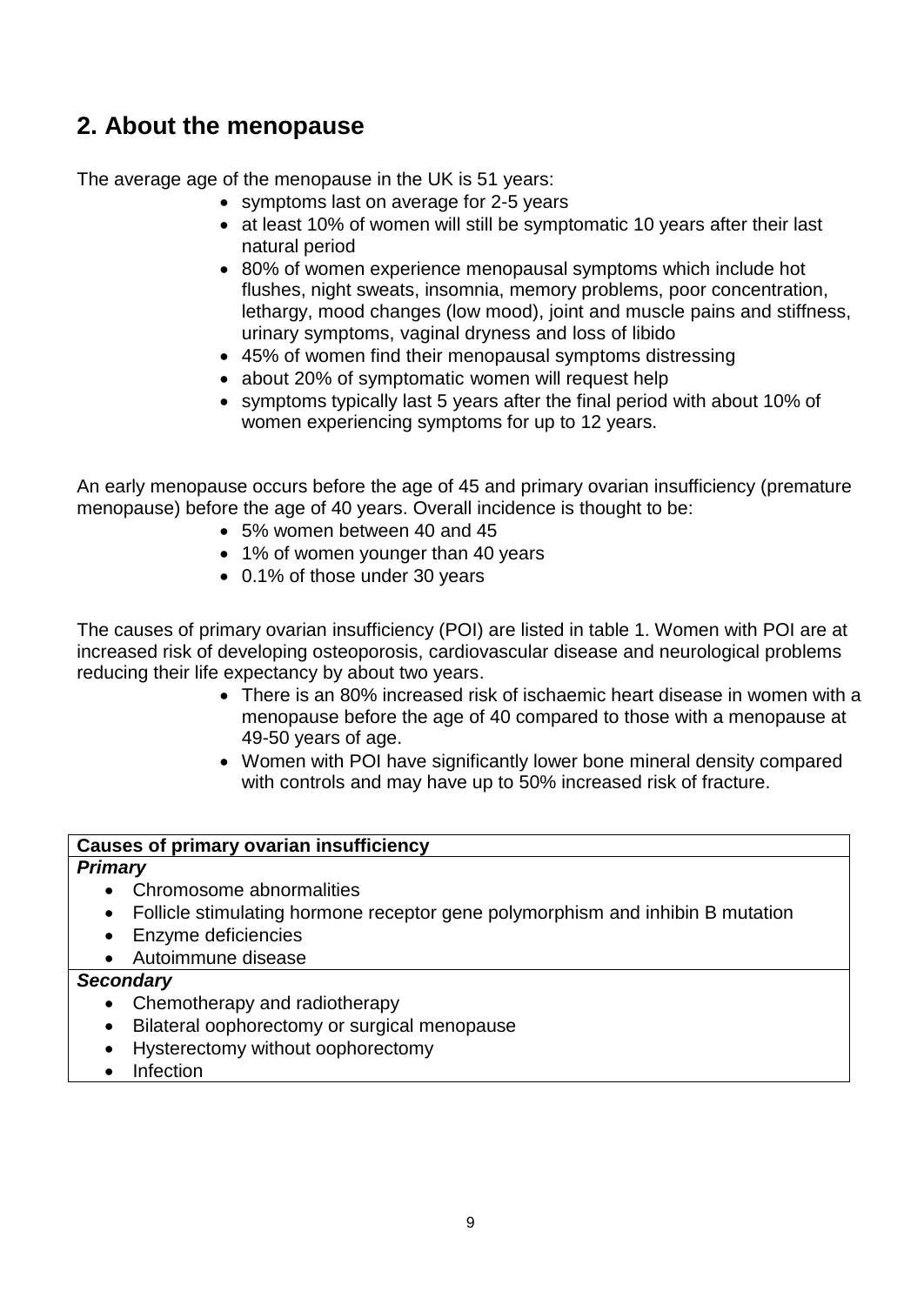# **3. Indications for HRT**

HRT is indicated:

- <span id="page-9-0"></span>• for the management of menopausal vasomotor and urogenital symptoms -77% reduction in vasomotor symptoms compared to placebo in clinical trials
- for women with an early menopause (below 45 years) to prevent osteoporosis, and should normally be continued until the average age of the menopause (51 years)
- for prevention and treatment of osteoporosis in women over 50 years, with menopausal symptoms

[http://www.mhra.gov.uk/Safetyinformation/Generalsafetyinformationandadvice/Product](http://www.mhra.gov.uk/Safetyinformation/Generalsafetyinformationandadvice/Product-specificinformationandadvice/Product-specificinformationandadvice-G-L/Hormonereplacementtherapy(HRT)/)[specificinformationandadvice/Product-specificinformationandadvice-G-](http://www.mhra.gov.uk/Safetyinformation/Generalsafetyinformationandadvice/Product-specificinformationandadvice/Product-specificinformationandadvice-G-L/Hormonereplacementtherapy(HRT)/)[L/Hormonereplacementtherapy\(HRT\)/](http://www.mhra.gov.uk/Safetyinformation/Generalsafetyinformationandadvice/Product-specificinformationandadvice/Product-specificinformationandadvice-G-L/Hormonereplacementtherapy(HRT)/)

# **4. Contraindications**

The following situations are absolute contraindications to the prescribing of HRT:

- <span id="page-9-1"></span>• history of breast cancer
- active endometrial cancer
- active venous thromboembolism
- active cardiovascular disease
- undiagnosed vaginal bleeding
- uncontrolled hypertension

Extra caution should be exercised in the following situations and advice sought from local specialists:

- previous venous thromboembolism
- previous cardiovascular disease
- endometrial cancer or other oestrogen dependent cancer
- active liver disease

Women taking HRT, who undergo elective surgery should discuss the continuation of their medication with their surgeon. Most surgeons would advise that HRT can be continued but such women may require VTE prophylaxis.

<http://www.mhra.gov.uk/home/groups/pl-p/documents/websiteresources/con2032233.pdf>

# **5. Initial Consultation**

This requires time and should include:

- <span id="page-9-2"></span> current symptoms (need to consider if these symptoms are likely to respond to HRT)
- menstrual history including last menstrual period, frequency, heaviness and duration of periods, any postmenopausal or post-coital bleeding
- past medical history and relevant family history explore risk factors for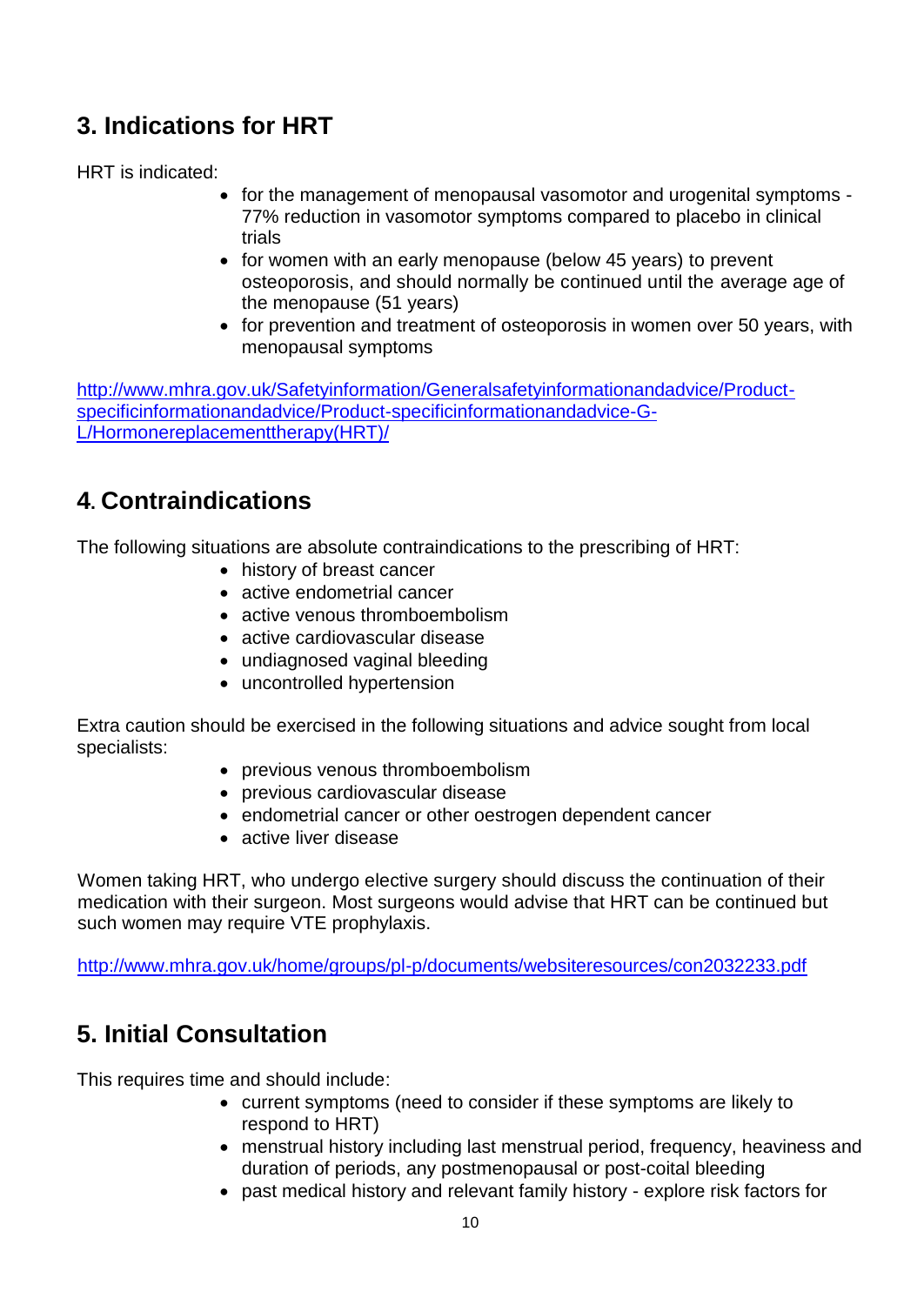osteoporosis, breast cancer and coronary heart disease

- assess woman's knowledge and expectations
- lifestyle advice particularly smoking, alcohol, exercise, diet
- teach breast awareness
- balanced counselling with regard to HRT explaining the risks and benefits
- discuss non-hormonal options and non-pharmaceutical options, for example cognitive behavioural therapy (CBT)
- up to date patient information leaflets
- prescribe three months of HRT explain that unscheduled bleeding in women with a uterus is common in the first 3 months of HRT use
- contact telephone number

#### **5.1 Investigations**

- <span id="page-10-0"></span>• blood pressure as a baseline
- body mass index as a baseline
- check entry into breast screening programme, if over 50 years old
- cervical cytology, if indicated by cervical screening programme
- pelvic examination, only if symptoms are present
- <span id="page-10-1"></span>• full blood count, thyroid function, lipid profile etc. depending on the presenting history or symptoms or as part of a CVD risk assessment

## **6. Diagnosing the menopause**

Diagnosis of menopause is usually based on clinical assessment. NICE recommend making the diagnosis in women over the age of 45 on the basis of their presentation with vasomotor symptoms and irregular periods or an absence of a period for at least 12 months (providing she is not using a hormonal method of contraception).

Blood tests:

- there is little place for the routine measurement of FSH, LH or estradiol
- there is no specific biological marker for the menopause
- women may suffer from vasomotor symptoms but have normal blood test results
- it may be useful to check FSH in women under 45 with atypical symptoms or if you need to confirm menopause in women using progestogen-only contraception/after a hysterectomy with conservation of ovaries

If FSH is measured;

- blood should be taken within the first 3 days of the menstrual cycle or two weeks apart if amenorrhoeic
- serum estradiol levels may be useful in 'symptomatic' patients using nonoral therapy

A diagnosis of POI can be made in women aged under 40 in the presence of menopausal symptoms including infrequent or absent periods and an elevated FSH (>30IU/L) on two blood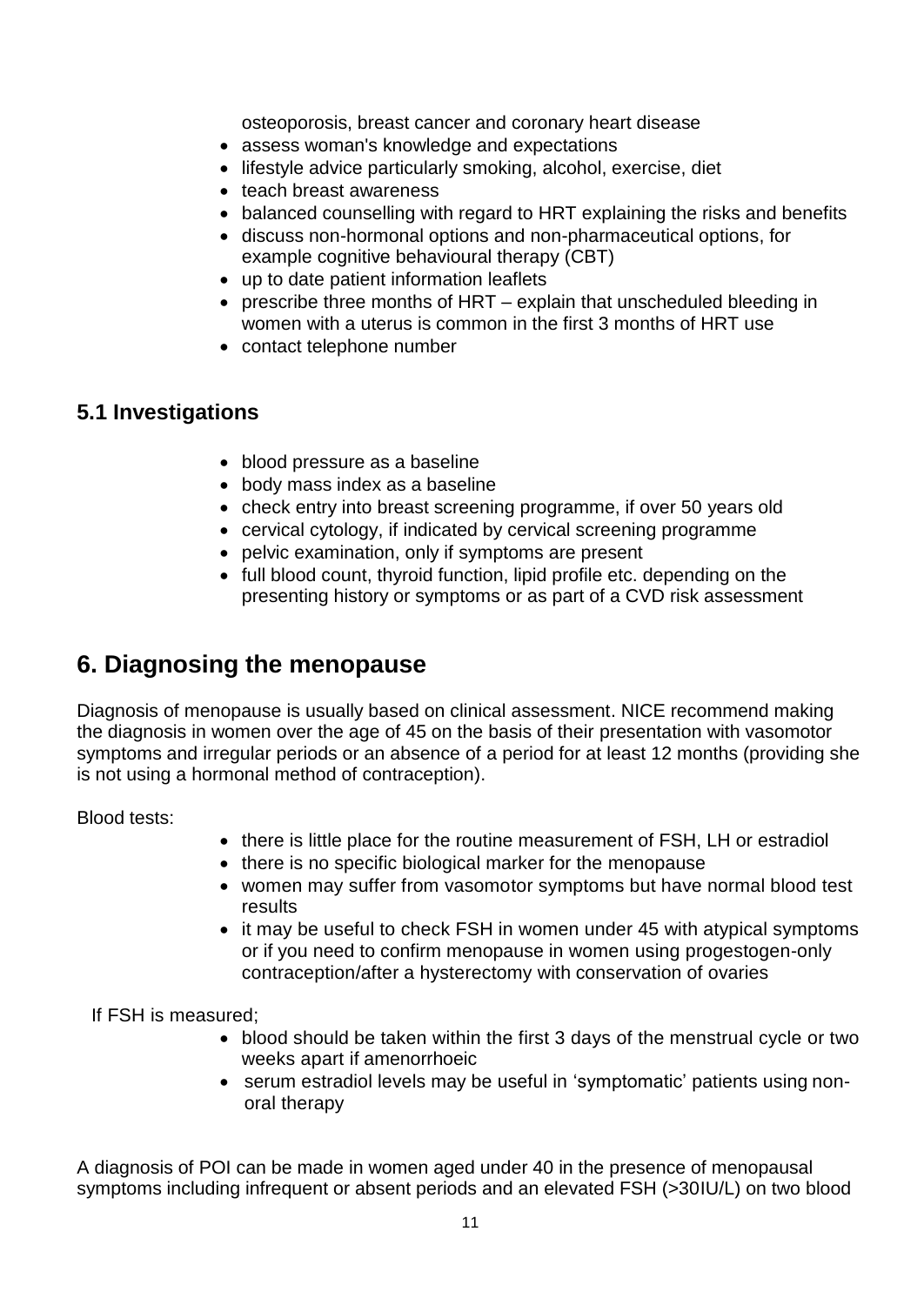samples taken 4-6 weeks apart.

# **7. Contraception and the menopause**

HRT is not a contraceptive. Menopausal women over the age of 50:

<span id="page-11-0"></span>• should use a contraceptive method for one year following their last natural menstrual period

Menopausal women under 50:

• should use a contraceptive method for 2 years following their last natural menstrual period as breakthrough ovulation can occur

Women starting HRT before cessation of menstruation should still use contraception

- FSH is not greatly suppressed by oral or transdermal HRT therefore can be measured
- a woman is likely to be menopausal if two FSH levels are >30IU/L (first sample should be taken within 3 days of the start of a withdrawal bleed and a second two weeks later).

Perimenopausal women taking combined hormonal contraception (CHC)

- may develop vasomotor symptoms in the pill-free interval
- should normally be changed from a CHC to a progestogen-only method at the age of 50
- have suppressed FSH levels FSH levels are not affected by progestogenonly methods including progestogen injectables

In women who are amenorrhoeic using progestogen-only contraceptive methods:

- one POP is not sufficient to provide endometrial protection
- contraception can be continued until 55 years of age
- those using a progestogen-only injectable can be converted to another method by the age of 50 but may wish to continue with this method

For those using a Mirena<sup>®</sup> IUS:

- if fitted after the age of 45 it can remain in place until she is 55
- if treatment of menopausal symptoms is required estradiol can be added, with the progestogenic component of HRT being supplied by Mirena<sup>®</sup> IUS providing a continuous combined method
- Mirena<sup>®</sup> IUS should be changed every 5 years when used with estrogen replacement therapy (off-licensed use but recommended by FSRH).

Alternatively in those using progestogen-only contraceptive methods

- if FSH is 30 IU/L or more, it should be repeated in 2 weeks
- if the second FSH is again raised (above 30 IU/L) it is likely that the woman is menopausal and contraception should be continued for the next 2 years if under 50 or one year if over 50
- if levels are less than 30 IU/L FSH can be measured again in 12 months' time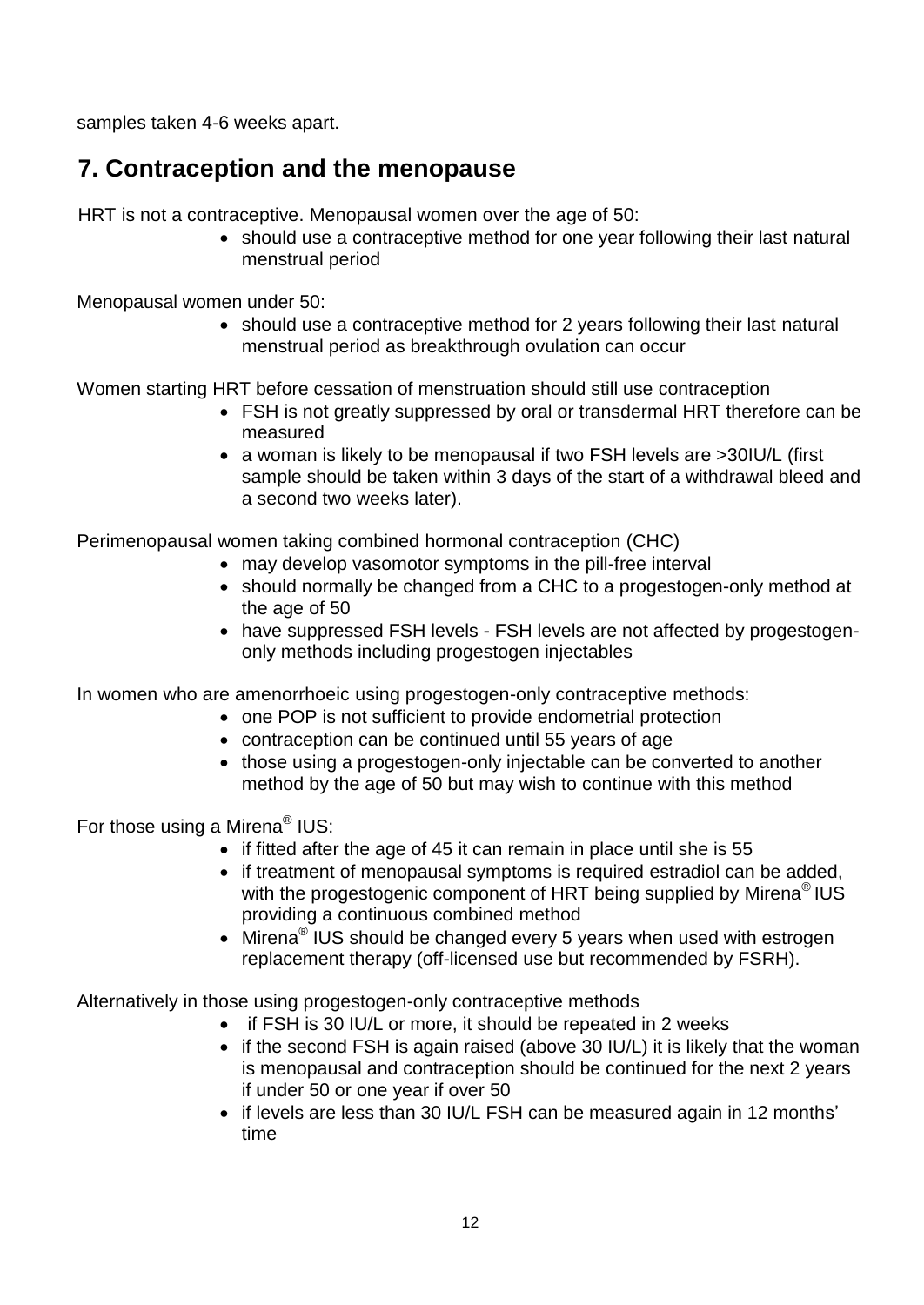# <span id="page-12-0"></span>**8. Hormone Replacement Therapy**

The type of HRT used is determined by the presence or absence of a uterus, menopausal status, past medical history and current medication. Generally women who have had a hysterectomy are offered estrogen replacement therapy (ERT) whilst those with an intact uterus are prescribed estrogen with a progestogen given sequentially or continuously. Nonoral HRT is thought to have little effect on the risk of venous thromboembolism or stroke.

## **8.1 Sequential HRT:**

- <span id="page-12-1"></span>• should be prescribed if a woman's last menstrual period was less than one year ago
- contains 28 days of continuous estrogen and 10-14 days of progestogen
- should be started at a low dose (containing 1mg estradiol) and increased after 3 months until symptoms are not controlled
- produces bleeding at a regular, predictable time each month however the onset may vary between preparations

Absence of bleeding occurs in approximately 5 % of women and requires no further investigation provided that:

- symptoms are controlled
- the progestogen component is being taken
- there is no irregular bleeding

Minimum daily progestogen doses for a sequential regimen to prevent endometrial hyperplasia are:

- 10 mg dydrogesterone
- 75 µg levonorgestrel
- LNG 52-IUS (Mirena<sup>®</sup> is the only IUS with this licensed indication)
- 10 mg medroxyprogesterone acetate
- 0.7 mg norethisterone
- 150 µg norgestrel
- 90 mg progesterone vaginal gel (alternate days)
- 200 mg micronised progesterone

## **8.2 Long cycle HRT:**

- <span id="page-12-2"></span> contains 70, 2mg estradiol valerate tablets, 14 2mg estradiol valerate and 20 mg medroxyprogesterone acetate tablets as well as 7 placebo tablets
- produces four withdrawal bleeds per year
- <span id="page-12-3"></span> may cause initial irregular bleeding in the first two treatment cycles (6 months) but this tends to settle

Endometrial hyperplasia has been reported when lower doses of progestogen are used for 10 days of an 84-day cycle.

#### **8.3 Continuous combined HRT:**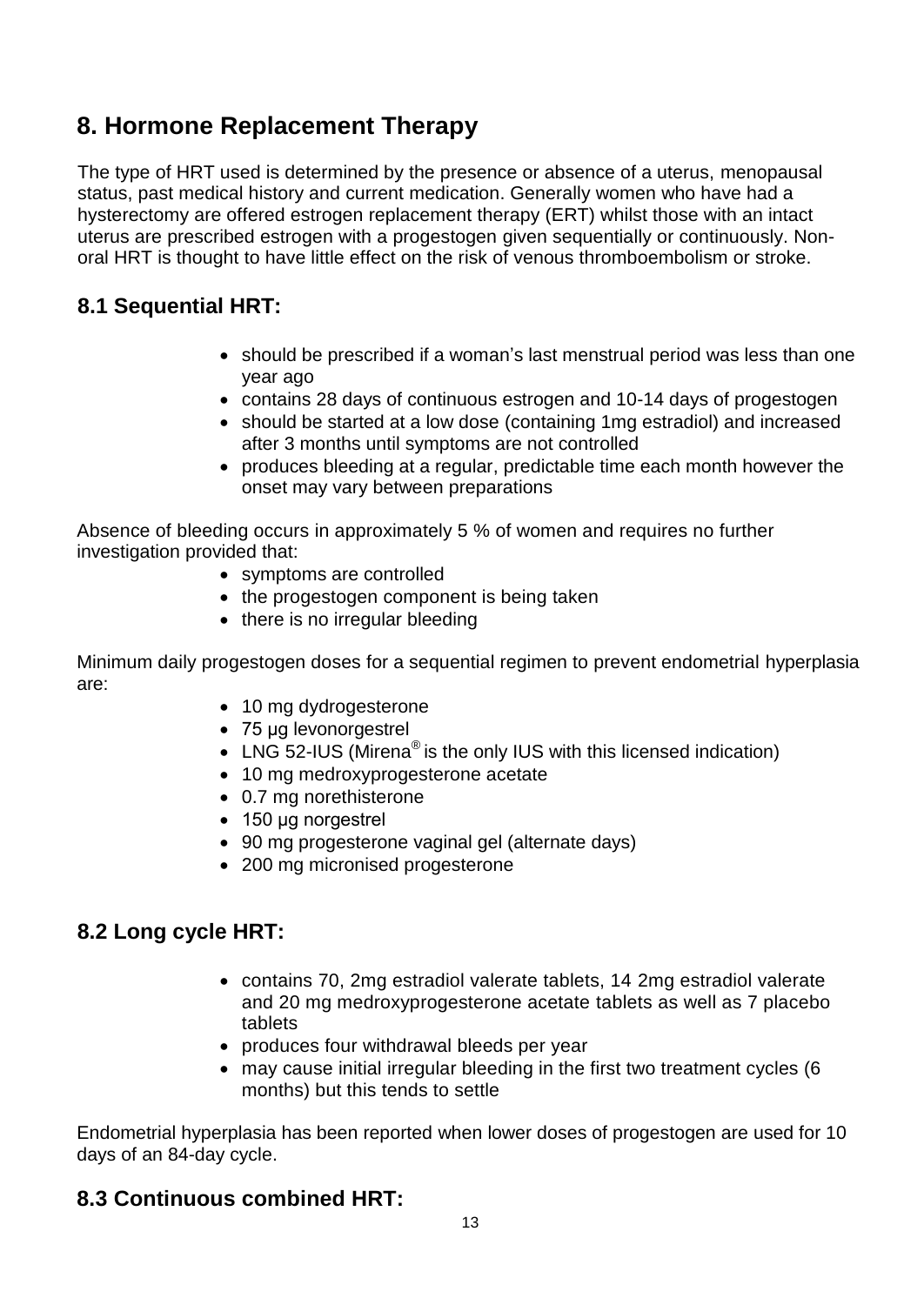- contains continuous estrogen and progestogen to induce endometrial atrophy and decrease the risk of endometrial hyperplasia and cancer
- can be prescribed for postmenopausal women (more than 12 months from their last natural period) to avoid monthly bleeds
- is indicated for postmenopausal women
- women who are amenorrhoeic using a progestogen-only contraceptive can be prescribed a continuous combined HRT preparation (off-label)

Women who start sequential HRT before their periods stop may consider changing to a continuous combined therapy after several years of sequential HRT if under 50 or 12 months if over 50

. Low dose continuous combined HRT (containing 1mg estradiol or 300 micrograms conjugated equine estrogens):

- controls menopausal symptoms
- is bone protective
- gives less erratic bleeding
- results in fewer side-effects than higher dose preparations

Switching from sequential HRT to continuous combined HRT:

- switch at the end of a withdrawal bleed, when the endometrium is at its thinnest
- most women experience some light bleeding/spotting during the first 3-6 months of treatment with more than 75% becoming amenorrhoeic after 6 months use

Tibolone is a selective estrogen receptor modulator

- with estrogenic, progestogenic and androgenic actions
- with the same indications and contraindications for use as continuous combined HRT
- and used when additional effects for improving libido and less initial bleeding/spotting/breast tenderness is desired
- but is a more expensive option

#### **8.4 ERT (estrogen replacement therapy):**

- <span id="page-13-0"></span>• is for use in women who have had a hysterectomy
- can be given as a tablet, patch or gel
- may have less adverse effects on the breast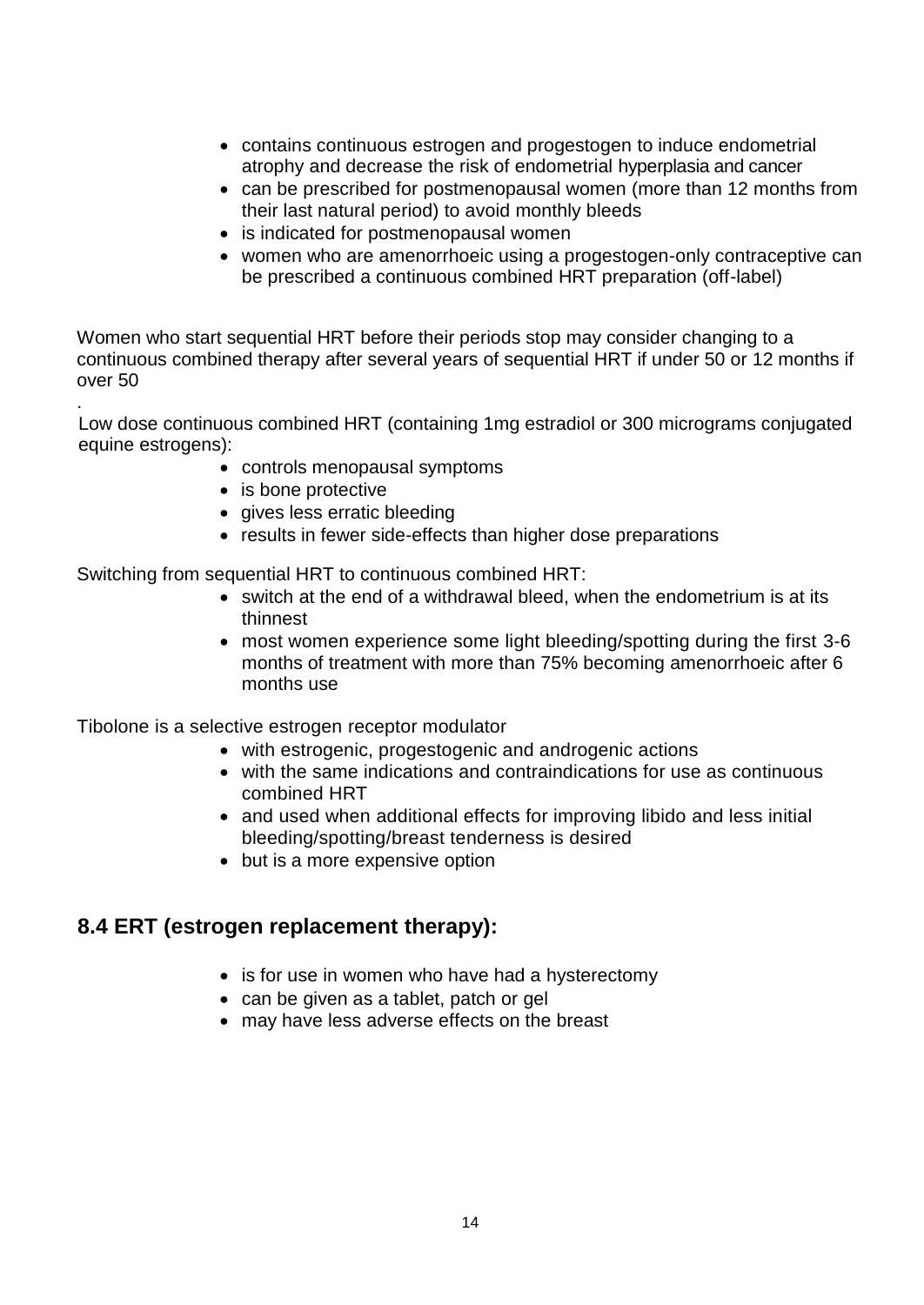# **9. HRT use in specific circumstances**

## **9.1 Premature ovarian insufficiency (POI)**

HRT is recommended for women with POI and continued until the average age of natural menopause.

- <span id="page-14-0"></span>• this may be achieved with sequential HRT or combined hormonal contraception (providing there are no contraindications) or estrogen alone if the woman has undergone a hysterectomy. All will provide bone protection.
- there is little data to suggest one option should be used in preference to the other, however psychologically combined hormonal contraception (CHC) may be preferred
- women with POI often need a higher dose of estrogen than women in their 50s, dose should be titrated to symptoms
- the aim is to maintain hormone levels close to physiological levels
- for women using CHC as hormone replacement, symptoms may reoccur in the hormone-free interval (HFI), therefore tricycling CHCs, reducing the HFI or taking HRT during this time may be of benefit
- there is no evidence that HRT increases the risk of breast cancer in women under 50 to a level greater than that found in normally menstruating women
- HRT is important to preserve uterine function in women planning ovum donation
- testosterone may be considered for treating reduced libido (especially in oophorectomized women); however seek specialist advice before prescribing these preparations

## **9.2 Women with a uterus**

The addition of sequential or continuous progestogen to estrogen is required to prevent endometrial hyperplasia with its associated risk of endometrial cancer:

- <span id="page-14-1"></span>• in women with a uterus
- <span id="page-14-2"></span>• in women after endometrial ablation

## **9.3 Women following subtotal hysterectomy**

In women following a subtotal hysterectomy, endometrium may remain in the cervical stump. To reduce the risk of endometrial hyperplasia a sequential HRT should initially be prescribed:

- if a withdrawal bleed occurs then a continuous combined HRT preparation is advised
- <span id="page-14-3"></span>• if there is no bleed then ERT can be given

## **9.4 Women without a uterus**

ERT can be used in women who have had a hysterectomy:

- start with a low dose e.g. 1mg estradiol or a 25µg patch
- increase the dose at 3 months to control symptoms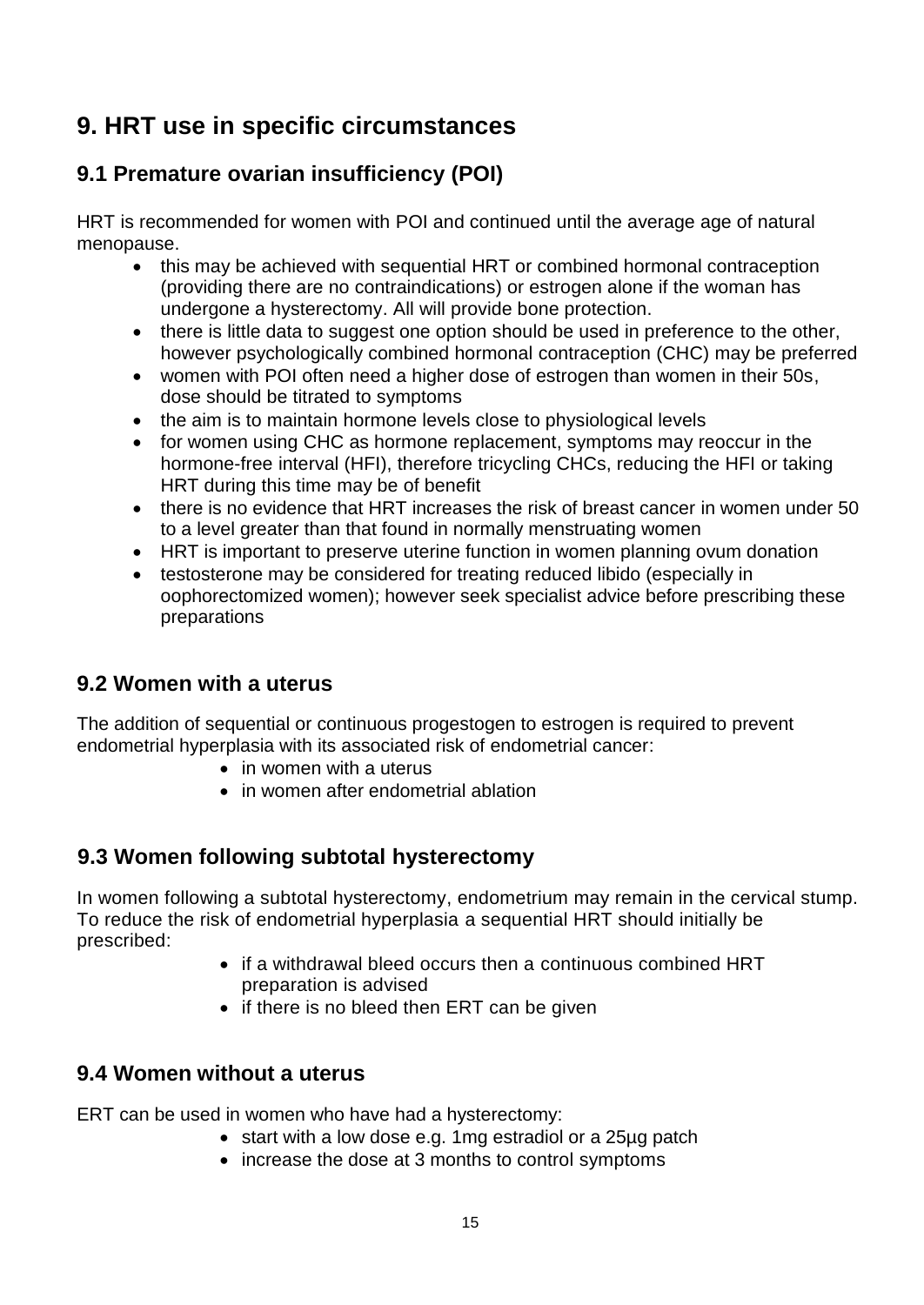## **9.5 Women following hysterectomy for endometriosis**

In those women wishing to use HRT after hysterectomy and bilateral oophorectomy for endometriosis

- <span id="page-15-0"></span>• combined HRT is advisable for the first year
- <span id="page-15-1"></span> conversion to ERT is recommended from year two, as long as the women has remained symptom-free, owing to a potential better risk/benefit ratio

# **10. Choice of regimen**

First line therapy is usually oral due to lower cost and user preference. Transdermal oestrogen is associated with fewer risks than oral HRT at low doses.

Non-oral HRT (patch, gel,) has less effect on clotting factors and reduces triglyceride levels. They should be prescribed in women with a BMI >30 and are useful in women:

- who have an individual preference
- with poor symptoms control when taking oral HRT
- with nausea, headaches or breast tenderness caused by oral HRT
- with malabsorption problems
- with lactose intolerance
- with a history of gallstones
- who take liver enzyme-inducing drugs e.g. carbamazepine
- at risk of venous thromboembolism (VTE)
- with liver disease
- with migraine
- with diabetes
- with hypertension and other cardiovascular risk factors

Topical estrogen:

- is indicated as first line therapy for women with vaginal atrophy
- can be used in conjunction with systemic HRT
- may be used in women for whom systemic HRT is contraindicated following advice from a clinician with expertise in menopause management
- should be continued for as long as needed to manage symptoms, as these will return once the preparation is stopped
- vaginal administration results in minimal systemic absorption and therefore few side effects
- women should be advised to attend for review if they experience any unscheduled vaginal bleeding

Mirena $^{\circledR}$  IUS is the only licensed IUS to be used with estrogen. It is an option:

- if progestogen side effects are experienced with other formulations
- $\bullet$  if contraception is still required or a Mirena® was in place before ERT was commenced
- if there is persistently heavy bleeding when taking sequential HRT (providing investigations are normal)
- at the request of the women seeking HRT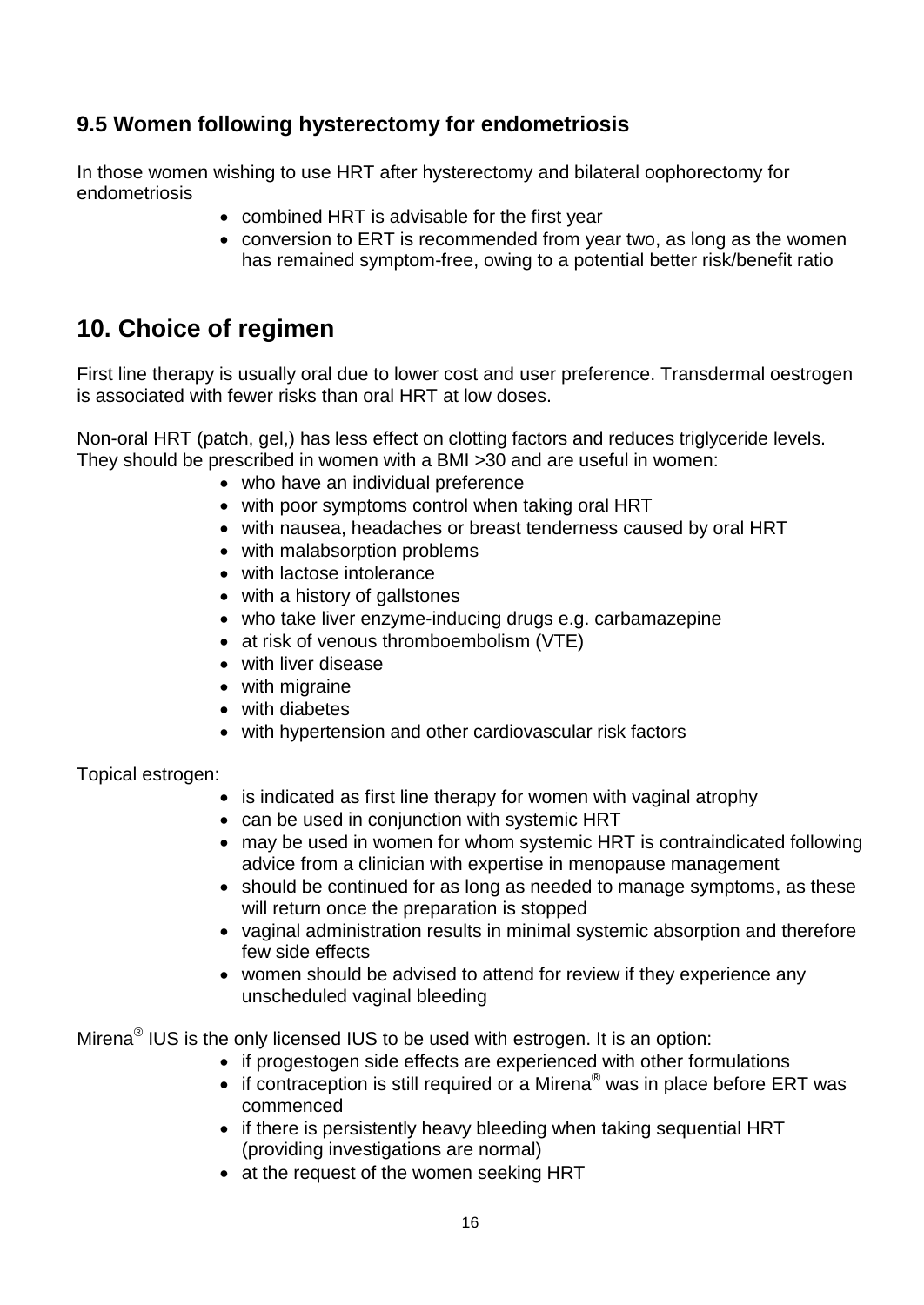## <span id="page-16-0"></span>**10.1 Estrogen dose equivalents**

There is no published evidence related to different estrogens and their equi-potency. However, it is generally thought that the following preparations are approximately equivalent although their clinical effects are dependent upon the progestogen within the combination.

#### **Very Low Dose**

0.5 mg estradiol 300 micrograms conjugated equine estrogens 25 microgram matrix patch cut in half (off-label)

## **Low Dose**

1 mg estradiol 0.5mg estradiol gel 25 microgram patch 2.5 mg tibolone

## **Standard Dose**

 mg estradiol micrograms conjugated equine estrogens 1mg estradiol gel microgram patch

## **High Dose**

1.25mg conjugated equine estrogens 75 microgram patch 100 microgram patch

## **10.2 Progestogens that can be used with ERT**

The progestogens currently available as adjuncts to estrogen for endometrial protection are:

- <span id="page-16-1"></span> micronised progestogen 200mg tablets taken for 14 days in a 28 day cycle or 100mg taken daily to provide a continuous combined formulation
- Medroxyprogesterone acetate 10mg for 12-14 days in a 28 day cycle or 5mg daily to provide a continuous combined formulation
- <span id="page-16-2"></span>• Mirena<sup>®</sup> IUS providing a continuous combined HRT

## **10.3 Testosterone**

Testosterone is non-formulary for improvement of libido in menopausal women on the North of Tyne and Gateshead APC formulary. At present, there is no licensed product for women as testosterone patches and implants have been withdrawn for commercial reasons. <http://www.mhra.gov.uk/Safetyinformation/DrugSafetyUpdate/CON087990>

In studies testosterone supplementation may help improve libido in women who have undergone bilateral oophorectomy. NICE recommend testosterone supplementation for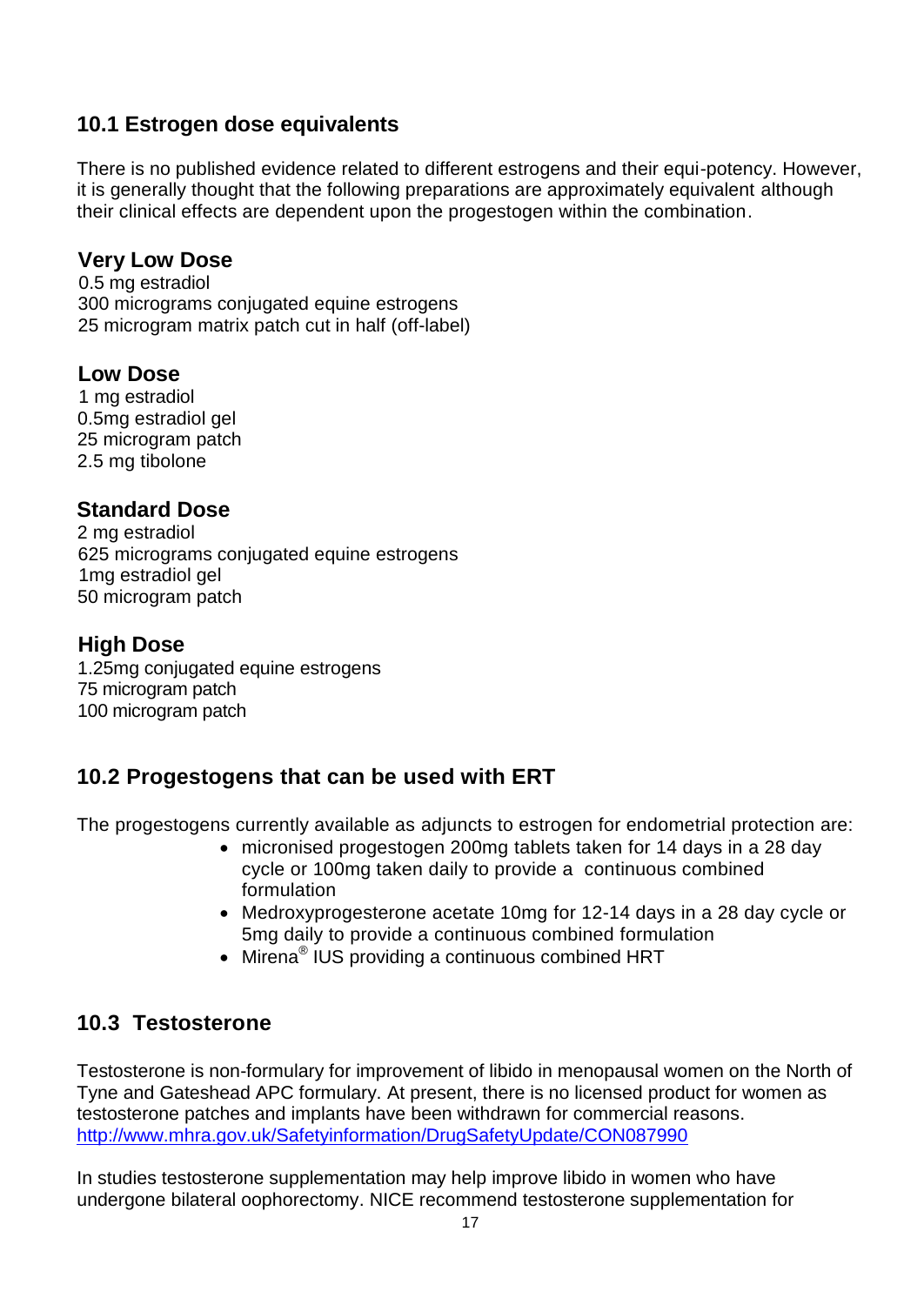menopausal women with low sexual desire when HRT alone is not effective.

# <span id="page-17-0"></span>**11. Side-effects**

HRT side-effects can be related to either the estrogen or progestogen component with progestogenic side-effects being more common.

## **11.1 Estrogenic side-effects**

Estrogenic side-effects:

- <span id="page-17-1"></span>• include fluid retention, bloating, nausea, headaches, breast tenderness, leg cramps
- are normally transient and will usually subside after 3 months
- may be more problematic in those who are some years passed their menopause

If these symptoms persist:

- reduce the dose of estrogen
- change the route of administration e.g. from oral to patch
- <span id="page-17-2"></span>• take medication with food

## **11.2 Progestogenic side-effects**

Progestogenic side-effects:

- occur cyclically in those using sequential HRT
- include premenstrual symptoms (fluid retention, bloating, irritability, depression, breast tenderness)
- include androgenic effects (acne, greasy skin, facial hair)
- include headaches or migraine
- are normally transient and will usually subside after 3 months

If progestogenic side-effects persist:

- consider changing the progestogen to micronised progesterone or similar
- consider long cycle HRT
- <span id="page-17-3"></span>consider a transdermal/vaginal progestogen or tibolone

## **12. Follow up**

Three Month Visit

- assess effect of HRT on symptoms the maximal benefit of HRT is usually seen within 3 months
- check bleeding pattern (see abnormal bleeding section)
- ask about side effects / compliance
- check blood pressure and weight
- reiterate information about breast awareness
- prescribe HRT for 6 months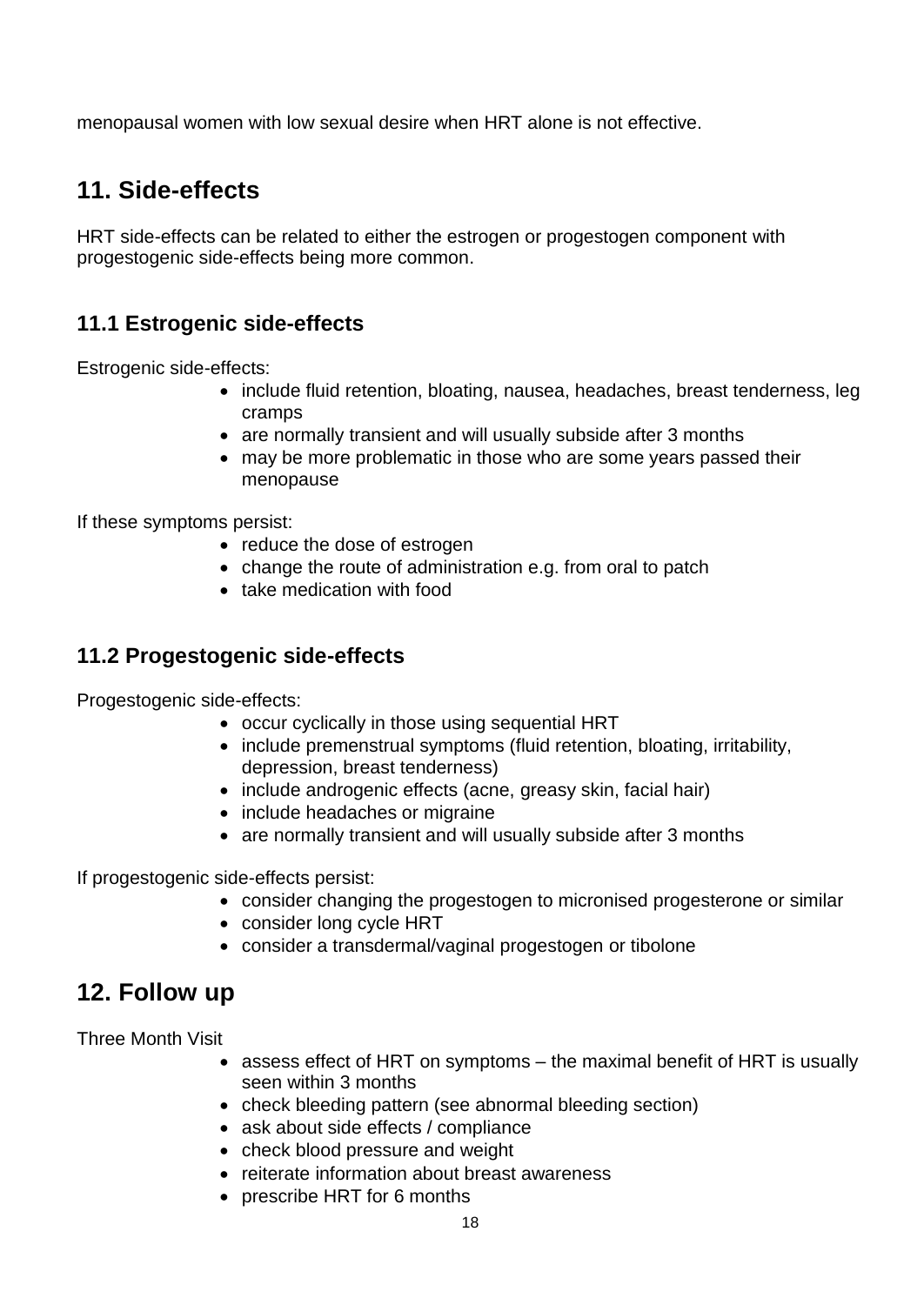Annual visits – unless there is an indication to review earlier

- check effectiveness of therapy
- check bleeding pattern (see abnormal bleeding section)
- ask about side effects / compliance
- review best type of therapy for patient e.g. consider change from sequential to continuous combined HRT
- take blood pressure
- reiterate breast awareness and need to continue with cervical screening
- discuss risks and benefits at the annual visit
- reassess risk factors

In women who continue to complain of menopausal symptoms:

- check adherence
- dose may be too low increase dose or change from oral to non-oral route
- absorption may be poor e.g. bowel disorder change from oral to non-oral route
- potential drug interaction change from oral to non-oral route
- problems with patch adhesion or skin reaction change to gel, smaller patch or oral preparation
- incorrect diagnosis of menopause e.g hypothyroidism or diabetes
- unrealistic patient expectations
- <span id="page-18-0"></span>• refer to specialist service

# **13. Duration of therapy**

No arbitrary limits should be placed on the duration of HRT usage. However in the UK most women stop taking HRT within 2-3 years. The decision to continue or discontinue HRT should be made jointly by an informed woman with her healthcare professional.

Guidance from the Committee on Safety of Medicine says:

- use the lowest effective dose of HRT to control menopausal symptoms
- use HRT for the shortest length of time

Therefore it is important that the benefits and risks should be reassessed with each woman on an annual basis.

## <span id="page-18-1"></span>**13.1 Discontinuation**

If a woman wishes to discontinue HRT, the dose can be reduced slowly over a 4-6 month period or stopped immediately. Gradual reduction may minimise the chance of symptom recurrence in the short term but makes no difference to symptoms in the longer term

If a woman taking a sequential HRT containing 2 mg estradiol valerate wants to slowly reduce the dose she can take a sequential HRT containing 1 mg estradiol valerate for 3 months, then take this preparation alternate days for 3 months (taking the estrogen tablets on alternate days for the first two weeks of the cycle then the estrogen/progestogen tablets on alternate days for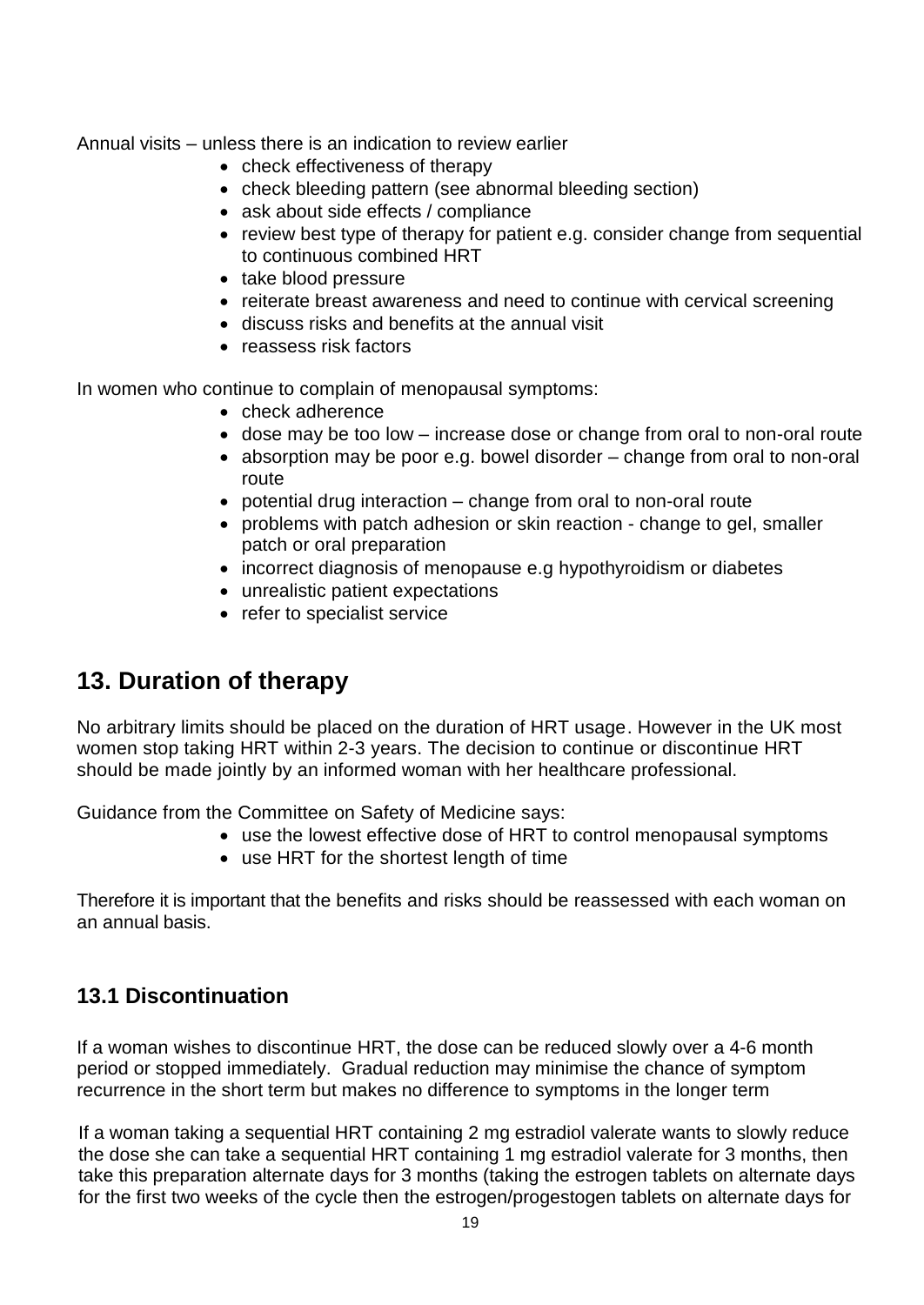the next two weeks)

If menopausal symptoms persist or return, after counselling, prescribe a low dose HRT. Often this lower dose will control menopausal symptoms with fewer side-effects.

Remember HRT should be stopped immediately if any of the following occur:

- sudden severe chest pain (even if not radiating to left arm)
- sudden breathlessness (or cough with blood-stained sputum)
- unexplained swelling or severe pain in the calf of one leg
- severe stomach pain
- serious neurological effects, including an unusually severe, prolonged headache, especially if it is the first episode / getting progressively worse / sudden partial or complete loss of vision / sudden disturbance of hearing or other perceptual disorders / dysphasia / collapse / first unexplained epileptic seizure / motor disturbances / very marked numbness suddenly affecting one side or one part of body
- hepatitis, jaundice, or liver enlargement
- prolonged immobility after surgery or leg injury
- <span id="page-19-1"></span><span id="page-19-0"></span>detection of a risk factor that contraindicates treatment

# **14. Risks of HRT**

## **14.1 Breast Cancer**

There appears to be no increased risk of breast cancer in users of ERT unlike women taking combined HRT where an increased risk becomes apparent about 5 years after starting therapy from the age of 50 years. This continues to increase with duration of use and reduces after stopping HRT. Five years after discontinuation this risk is the same as in women who have never used HRT.

The Women's Health Initiative study reported an excess breast cancer risk of 1 per 1000 for combined HRT users each year, after 5 years of use, from the age of 50 years.

This increased risk is similar to:

- women who have experienced a late menopause (2.3% compared with 2.8% per year respectively)
- women who are obese
- those who have never had children
- those who drink two to three units of alcohol per day

This increased risk does not seem to be dependent upon specific estrogens, progestogens, dosage, and route of administration or regimen. The association between tibolone and breast cancer is not well established, however there appears to be a small increased risk above background.

If breast cancer develops the prognosis tends to be better in women taking HRT than women developing sporadic cancers as these cancers are more likely to be oestrogen receptor positive. There is an increased recurrence rate of breast cancer in women prescribed combined HRT and tibolone.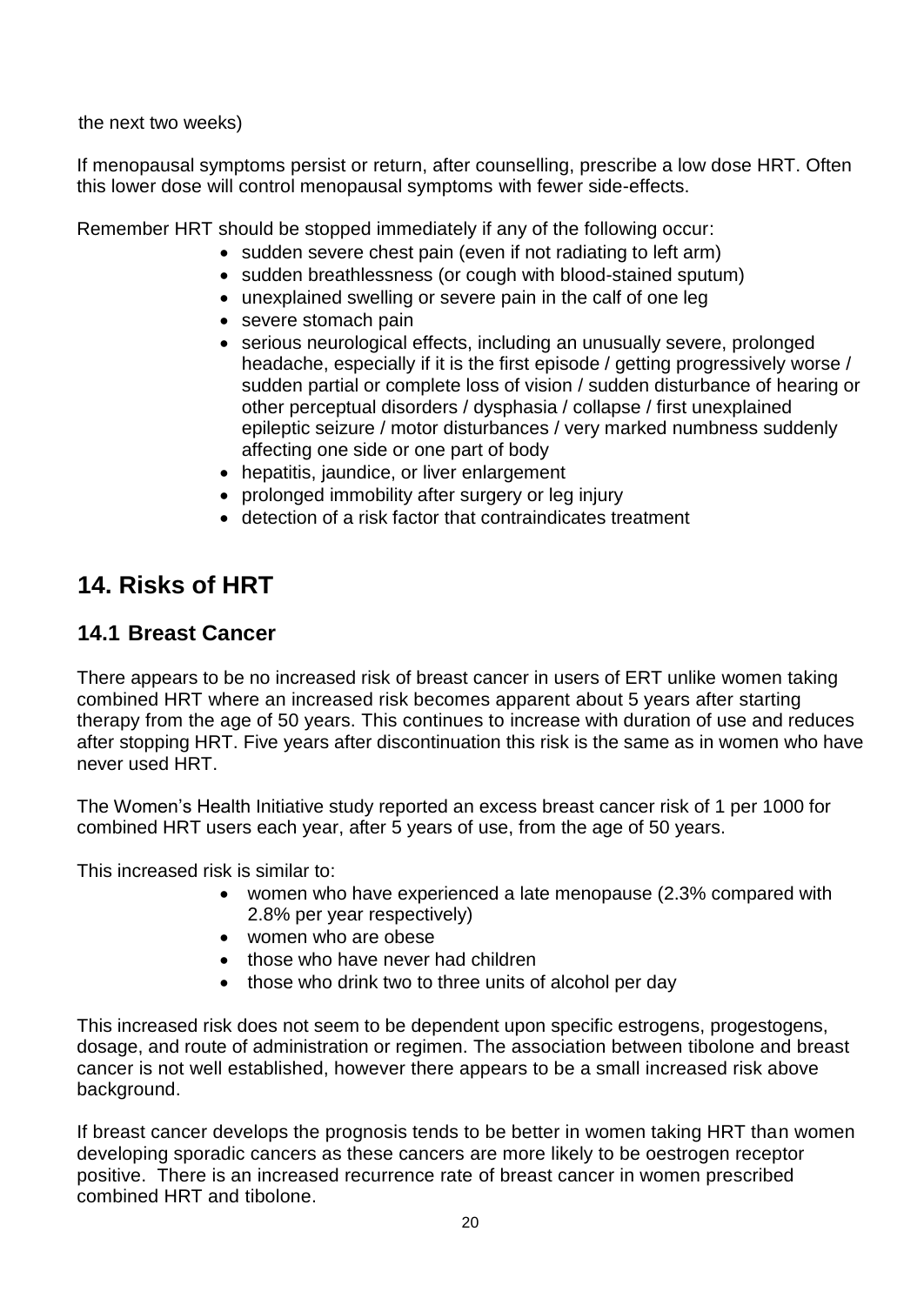In the absence of any breast symptoms, women do not need mammography prior to starting HRT and HRT users do not need more frequent breast screening

#### **Women with an early menopause (before age 45) taking HRT:**

 can be reassured that their risk of developing breast cancer is no greater than premenopausal women of a similar age

#### **Women with a personal breast cancer history:**

- have a small increased risk of breast cancer recurrence after 2-3 years use of a combined HRT and tibolone
- should discuss treatment options with a local menopause specialist or their Breast Multidisciplinary Team
- can be reassured that there is no evidence suggesting an increased risk of recurrence with vaginal estrogen preparations

#### **Women with a close family history of breast cancer:**

- may be at an increased risk of developing breast cancer but with no additional risk if HRT is used short term
- may require referral to the Family History clinic
- do not need mammography under 50 years unless it is recommended by the Family History clinic

#### **Benign breast disease and HRT:**

- HRT increases mammographic density which then diminishes on discontinuation
- increased mammographic density reduces the sensitivity of mammograms in detecting breast cancer
- there is no additional risk with HRT
- women with proliferative/atypical histological changes are at increased risk of breast cancer and specialist advice should be sought

#### **14.2 Venous thromboembolism**

Oral HRT and ERT increase the risk of VTE:

- <span id="page-20-0"></span>• with a small increased risk for oral ERT but approximately a 3 fold increased risk for oral combined HRT
- with the greatest risk is in the first year of HRT use
- with risk increasing with age, obesity, immobility, presence of a thrombophilia, personal or family history of VTE
- with the risk being dose dependent
- is dependent on the route of administration. Non-oral administration avoids the 'first pass' effect on liver metabolism, decreasing VTE risk compared to oral HRT
- accounting for 2 extra deaths per million users of HRT
- returning to background levels when HRT has been discontinued for 5 years
- with hospitalised users of HRT requiring appropriate thromboprophylaxis depending on their reason for admission and route of HRT administration. Those using transdermal HRT do not need to stop their HRT prior to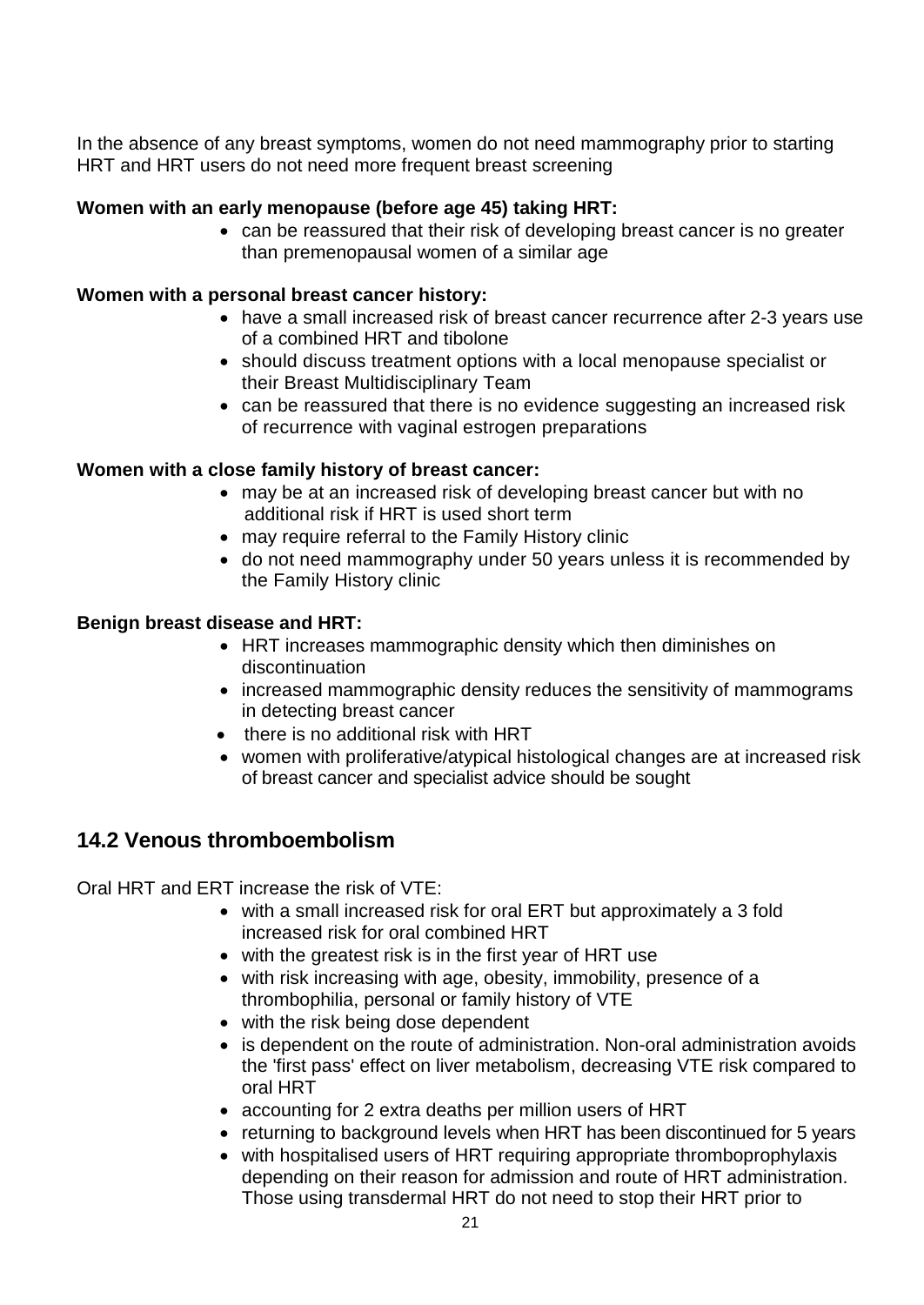elective surgery.

Caution is required when prescribing for women:

- with a personal history of a VTE.
- who are obese. There is no national guideline advising an upper limit of BMI for HRT prescribing but many would not issue HRT to a woman with a BMI >40 kg/m<sup>2</sup>.
- whose BMI is  $>30$ kg/m<sup>2</sup>. Use transdermal rather than oral preparation.
- with a strong/close family history of the disease (first line relative). Seek advice from a menopause specialist.
- with potential VTE risk factors. Low-dose, non-oral HRT (with micronized progesterone or dydrogesterone, if they have a uterus) is recommended

## **14.3 Coronary Heart Disease (CHD)**

Coronary heart disease:

- <span id="page-21-0"></span>generally occurs at a later age in women than in men
- increases after the menopause

From current evidence:

- HRT should not be initiated or continued for primary or secondary prevention of cardiovascular disease
- there is no significant cardiovascular risk associated with HRT use in women aged 50-59
- the presence of cardiovascular risk factors does not contraindicate the use of HRT
- women over 60 starting HRT for menopausal symptom control should be advised of a possible excess cardiovascular risk and prescribed the lowest effective dose
- non-oral estradiol lowers LDL-cholesterol and triglycerides and may be a more suitable for women with risk factors for coronary heart disease
- there is no robust evidence on which to make a definitive statement for HRT management post-myocardial infarction. Patient management should be individualised and specialist advice sought.

## **14.4 Stroke**

From current evidence:

- <span id="page-21-1"></span>• there is a very small risk of stroke in women taking oral HRT under the age of 60 years
- there is no increased risk of stroke with use of transdermal HRT
- any risk may be dose related therefore the lowest effective HRT dose should be used
- the background risk of stroke in women under the age of 60 is very low
- there is no robust evidence on which to make a definitive statement for HRT management post-stroke. Patient management should be individualised and specialist advice sought.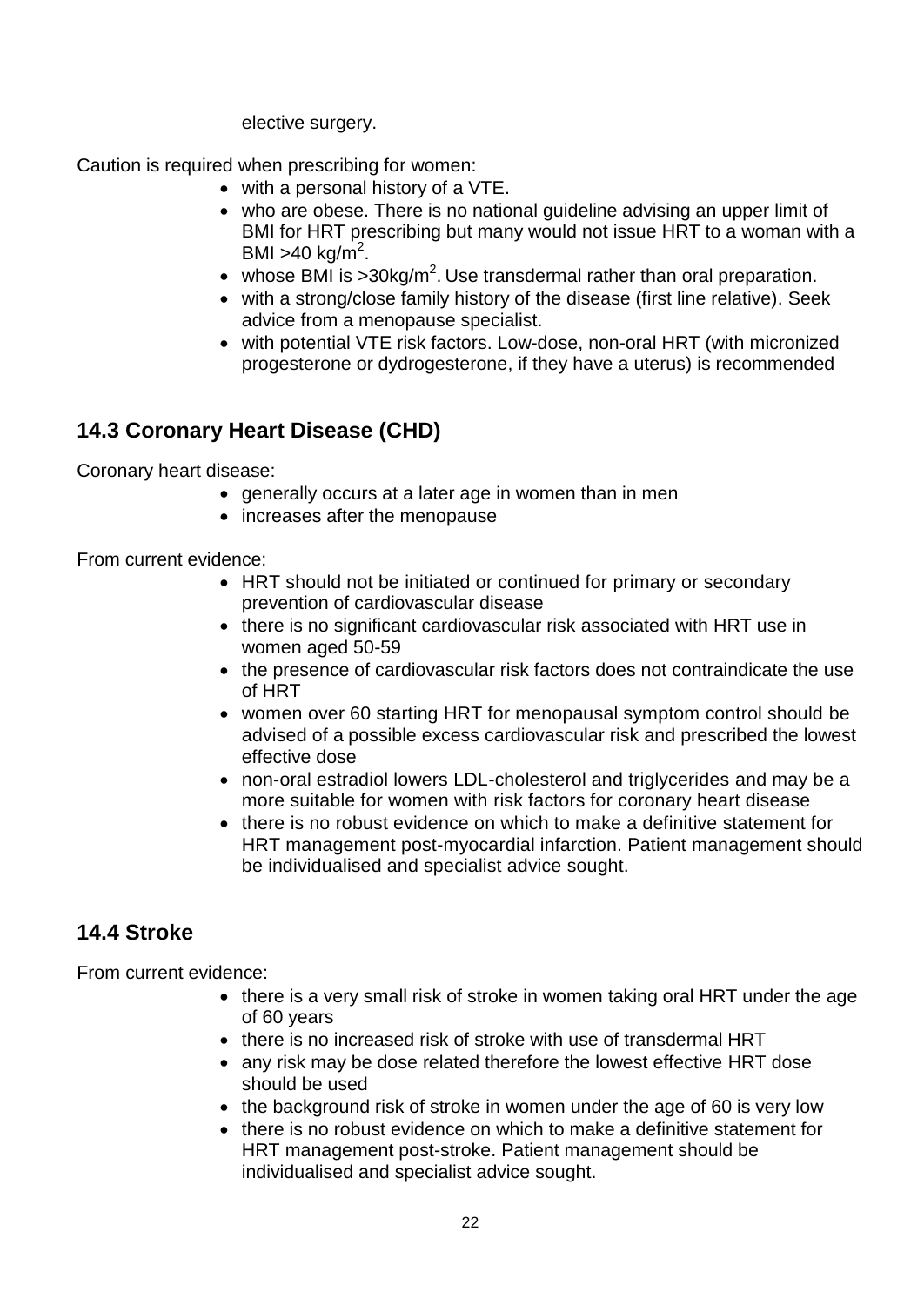## **14.5 Hypertension**

Recent RCTs show that:

<span id="page-22-0"></span> HRT and ERT have no clinical effect on systolic and diastolic blood pressure

It is recommended that:

- women with controlled hypertension may take HRT
- hypertension should be controlled with anti-hypertensive medication
- <span id="page-22-1"></span> blood pressure in hypertensive women should be monitored every 6 months or as indicated

## **14.6 Diabetes**

Diabetics have a marked increased risk of myocardial infarction.

For diabetics taking HRT:

- there is little evidence of an additional myocardial infarction risk in those without cardiovascular disease
- conjugated equine estrogens raise HDL-cholesterol but also raise triglycerides
- HRT does not adversely affect glycaemic control
- non-oral estradiol lowers LDL-cholesterol and triglycerides and is the most suitable option for women with diabetes and those at risk of coronary heart disease
- micronised progesterone or dydrogesterone appear to have the least adverse effect on insulin sensitivity and HDL-cholesterol so is a good choice of progestogen for diabetics

## **14.7 Migraine**

Migraine is very common:

- <span id="page-22-2"></span>occurs in 7% of men and 19% of women
- may worsen in the peri-menopause and thought to be related to hormone fluctuations
- with its prevalence declining after the menopause

HRT in migraine sufferers:

- low dose, continuous combined HRT or tibolone may be helpful
- non-oral HRT such as patches or gels gives a steady hormone release and may improve migraine in some women
- <span id="page-22-3"></span>• changing or lowering the dose of estrogen or progestogen may help if migraine worsens

## **14.8 Dementia**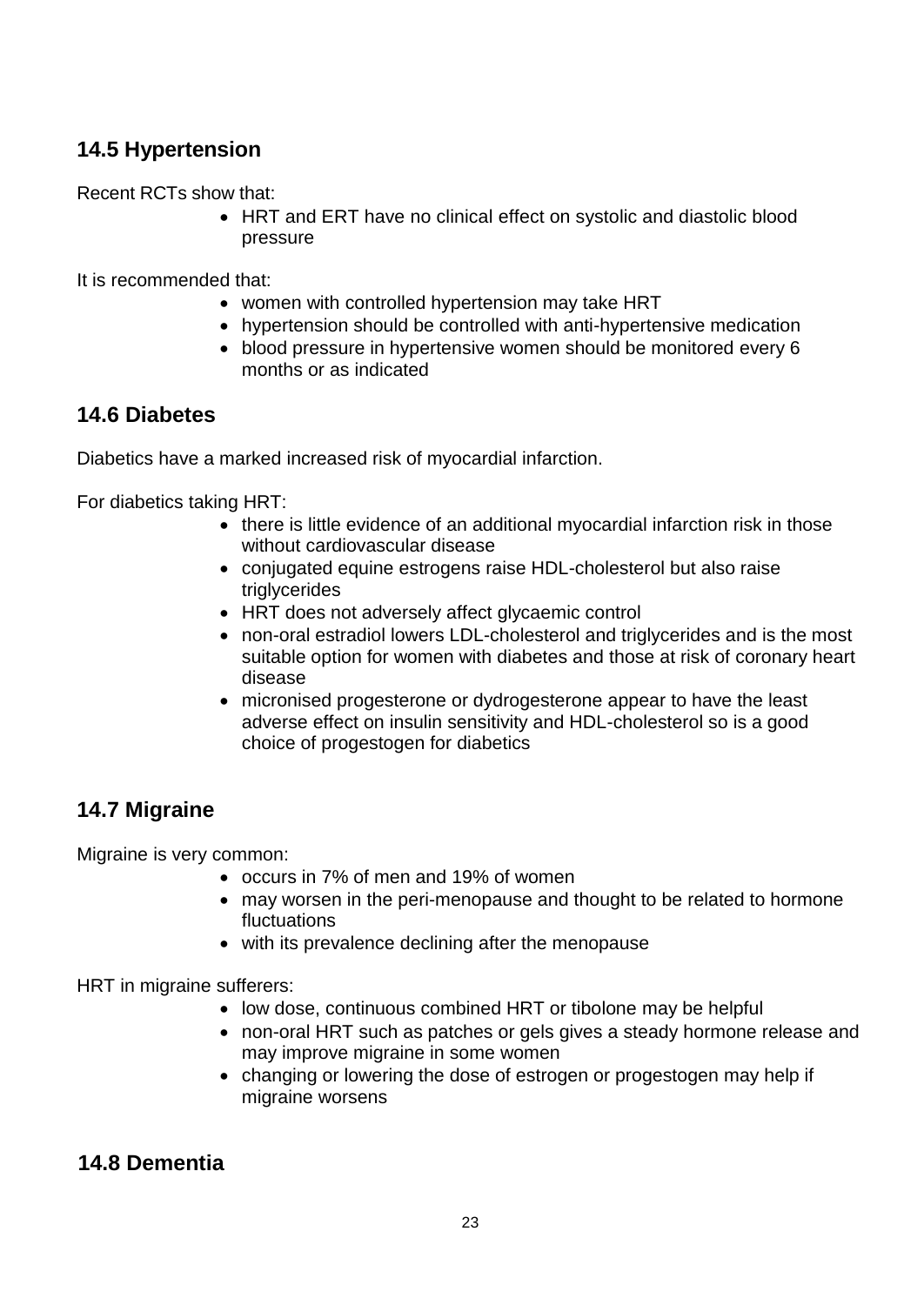Current evidence suggests that:

- neither HRT nor ERT improves symptoms in women with Alzheimer's disease
- there is little research investigating different preparations and duration effects
- <span id="page-23-0"></span>HRT used early in the post-menopause may have a preventative effect

## **14.9 Ovarian Cancer**

In women taking HRT:

- there may be a very small increased risk of ovarian cancer
- it may be acceptable as part of a supportive and symptomatic therapy for those with ovarian cancer
- there is no evidence that HRT use will adversely or favourably affect prognosis

## **14.10 Endometrial Cancer**

The risk of endometrial cancer:

- <span id="page-23-1"></span>• is increased at least 4 fold in women with an intact uterus given unopposed ERT
- may be increased up to 2 fold in users of sequential HRT for five or more years
- is not increased in those taking continuous combined HRT

Following successful treatment for endometrial cancer (stages I and II)

women can receive ERT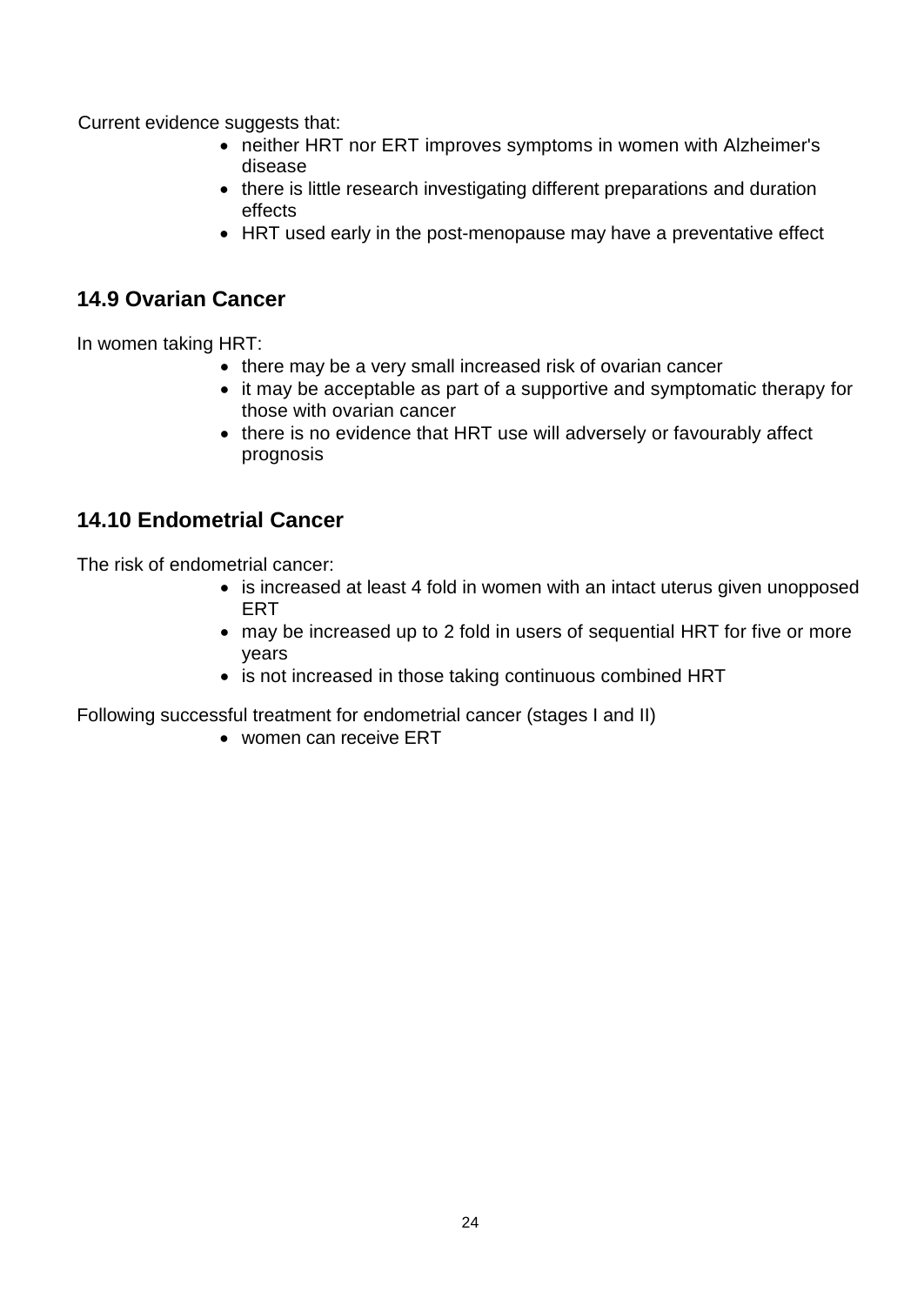## <span id="page-24-0"></span>**14.11 Summary of Risks of HRT**

| Age<br>range                        | Time           | Background              | Oestrogen<br>only | Oestrogen-           |  |
|-------------------------------------|----------------|-------------------------|-------------------|----------------------|--|
| (years)                             | (years)        | incidence per 1000      | HRT - additional  | progestogen HRT -    |  |
|                                     |                | women years<br>in       | 1000<br>cases per | additional cases per |  |
|                                     |                | Europe                  | <b>HRT</b> users  | 1000 HRT users       |  |
| <b>Cancer risk</b>                  |                |                         |                   |                      |  |
| <b>Breast</b>                       |                |                         |                   |                      |  |
| 50-59                               | 5              | 10                      | $2(1-4)$          | $6(5-7)$             |  |
|                                     | 10             | 20                      | $6(4-10)$         | 24 (20-28)           |  |
| 60-69                               | 5              | 15                      | $3(2-6)$          | $9(8-11)$            |  |
|                                     | 10             | 30                      | $9(6-15)$         | 36 (30-42)           |  |
| <b>Endometrial</b>                  |                |                         |                   |                      |  |
| 50-59                               | 5              | $\overline{2}$          | $4(3-5)$          | Non-significant      |  |
|                                     | 10             | $\overline{\mathbf{4}}$ | $32(21-48)$       | difference           |  |
| 60-69                               | $\overline{5}$ | $\overline{3}$          | $6(5-8)$          |                      |  |
|                                     | 10             | $\overline{6}$          | 48 (32-71)        |                      |  |
| <b>Ovarian</b>                      |                |                         |                   |                      |  |
| 50-59                               | 5              | $\overline{2}$          | $<$ 1             | $<$ 1                |  |
|                                     | 10             | $\overline{\mathbf{4}}$ | $1(1-2)$          | $1(1-2)$             |  |
| 60-69                               | 5              | 3                       | $<$ 1             | $<$ 1                |  |
|                                     | 10             | $\overline{6}$          | $2(1-3)$          | $2(1-3)$             |  |
| <b>Cardiovascular risk</b>          |                |                         |                   |                      |  |
| <b>Venous thromboembolism (VTE)</b> |                |                         |                   |                      |  |
| 50-59                               | 5              | 5                       | $2(0-4)$          | $7(5-10)$            |  |
| 60-69                               | 5              | 8                       | $2(0-6)$          | $10(7-16)$           |  |
| <b>Stroke</b>                       |                |                         |                   |                      |  |
| 50-59                               | 5              | $\overline{4}$          | $1(1-2)$          | $1(1-2)$             |  |
| 60-69                               | $\overline{5}$ | 9                       | $3(1-4)$          | $3(1-4)$             |  |
| <b>Coronary heart disease (CHD)</b> |                |                         |                   |                      |  |
| 50-59                               | 5              | 14                      | Non-significant   | Non-significant      |  |
| 60-69                               | $\overline{5}$ | 31                      | difference        | difference           |  |
| 70-79                               | $\overline{5}$ | 44                      |                   | $15(1-32)$           |  |

## **15. Investigation of abnormal uterine bleeding**

Those women with irregular vaginal bleeding taking HRT should be asked about:

- <span id="page-24-1"></span>• HRT compliance
- HRT absorption e.g. diarrhoea or vomiting
- any drug interactions e.g. liver enzyme inducing agents including St. John's Wort
- date of their last natural menstrual period because endogenous residual ovarian activity may lead to irregular bleeding in continuous combined HRT users

In the following situations further investigations are required and referral should be considered however, HRT does not needed to be stopped: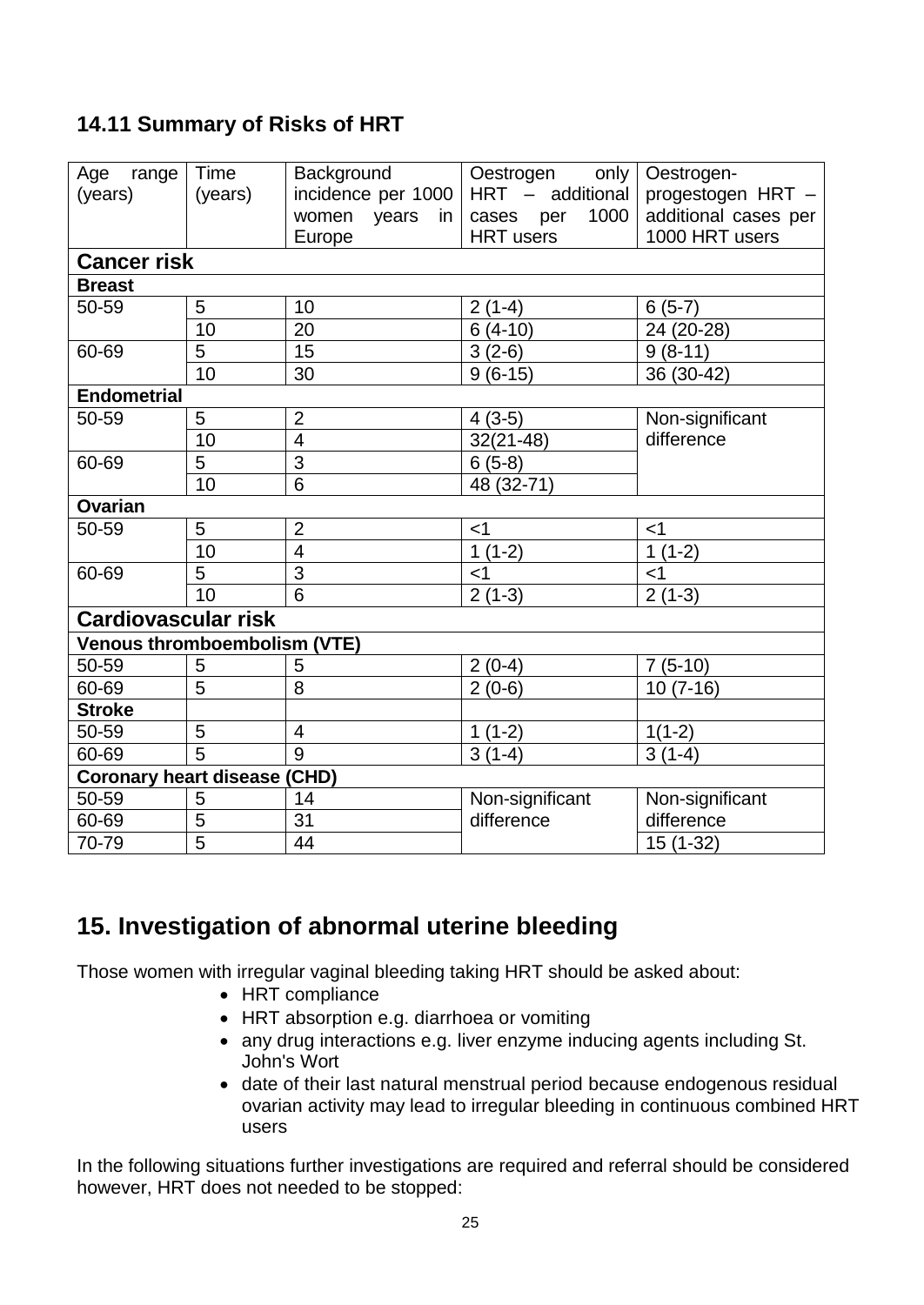- heavy, prolonged or irregular bleeding in sequential HRT users
- bleeding associated with pain in sequential HRT users
- heavy bleeding after previous light bleeding in sequential HRT users
- if irregular bleeding persists for more than the first 6 months in long cycle users (2 quarterly cycles)
- continued vaginal bleeding after six months in users of continuous combined HRT
- if vaginal bleeding occurs after 6 months or more of amenorrhoea in users of continuous combined HRT

Immediate referral is advised in women with any of the above who are at increased risk of endometrial hyperplasia/endometrial carcinoma e.g. taking tamoxifen, those who are obese or diabetic.

A pelvic examination should be performed and consideration given to:

- performing a cervical sample, if indicated by the cervical screening programme
- performing a sexually transmitted infection screen, if appropriate

The method of investigation depends on local protocols and services but should include a transvaginal ultrasound and when indicated a hysteroscopy/endometrial biopsy.

## **16. Management of local urogenital problems**

Safe treatment options:

- <span id="page-25-0"></span>• include local vaginal estrogen preparations which are best for the treatment of urogenital symptoms
- include estriol cream/pessaries, estradiol vaginal tablets and low-dose estradiol intravaginal rings
- for the older woman and in those where topical application or pessary insertion may be difficult low dose estradiol vaginal rings are recommended
- additional progestogen is not required
- non-hormonal moisturisers and lubricants are suitable alternatives but are not on the local formulary and therefore should not be prescribed on FP10

A pelvic examination:

• should be performed in all women with urogenital symptoms prior to commencing local estrogen treatment

Local vaginal estrogen preparations:

- should be used nightly for the first 14 days then twice weekly thereafter
- are short acting preparations with symptoms returning on discontinuation
- may be necessary in those taking systemic HRT for the relief of urogenital symptoms
- have been linked with endometrial hyperplasia if used on a daily basis long term
- given as low dose maintenance treatment (no more than twice weekly), do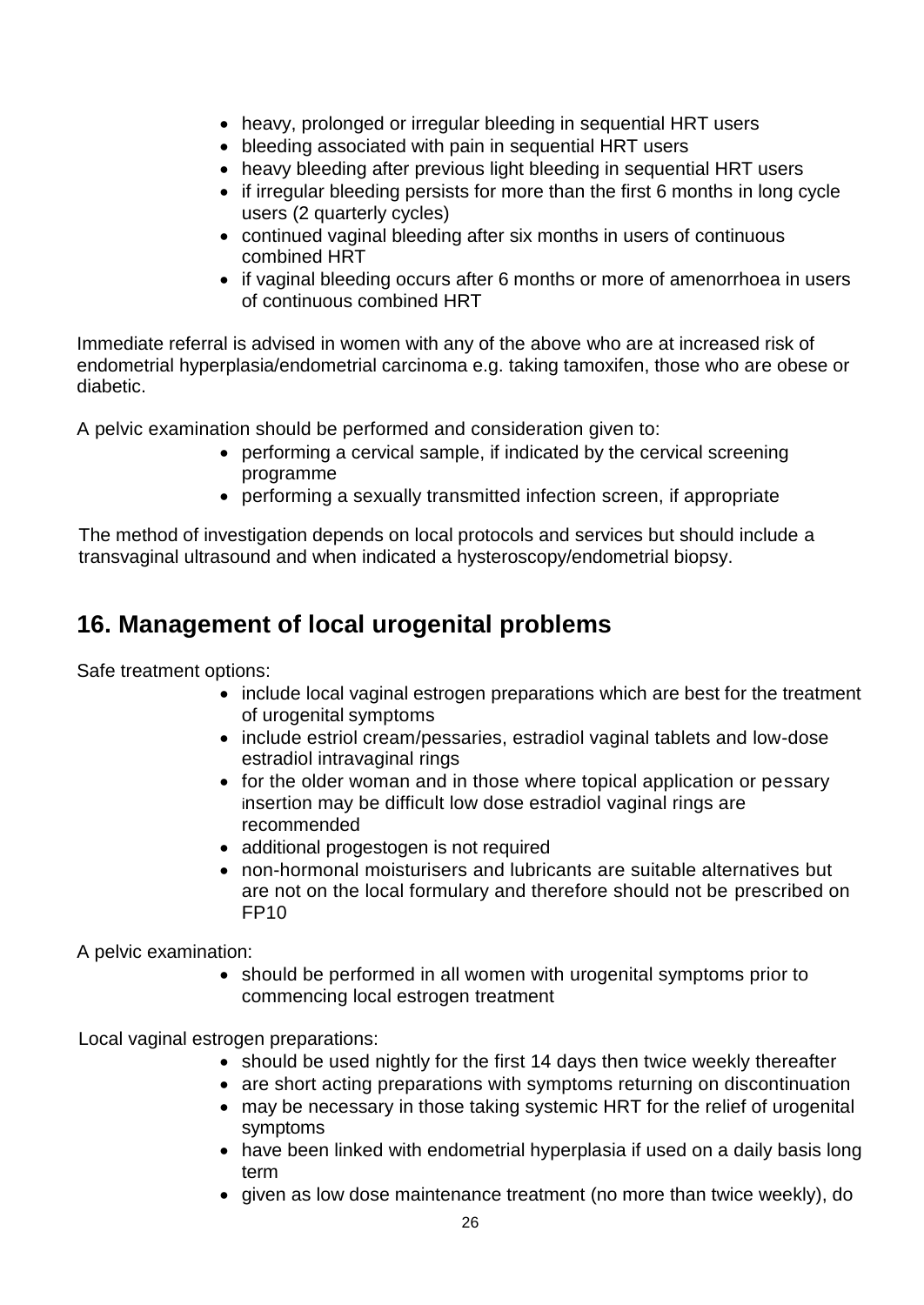not raise estradiol levels above the postmenopausal range or increase endometrial thickness

- given as low dose maintenance treatment may be used long term but immediate investigation is advised if any vaginal bleeding occurs
- does not appear to cause adverse effects in women with a history of breast cancer or venous thromboembolism

## **17. Osteoporosis**

Please refer to the North of Tyne Osteoporosis guideline.

http://www.northoftyneapc.nhs.uk/wp-content/uploads/sites/6/2018/01/Osteoporosis-guidelinesincluding-bisphosphonate-review-Dec-17.pdf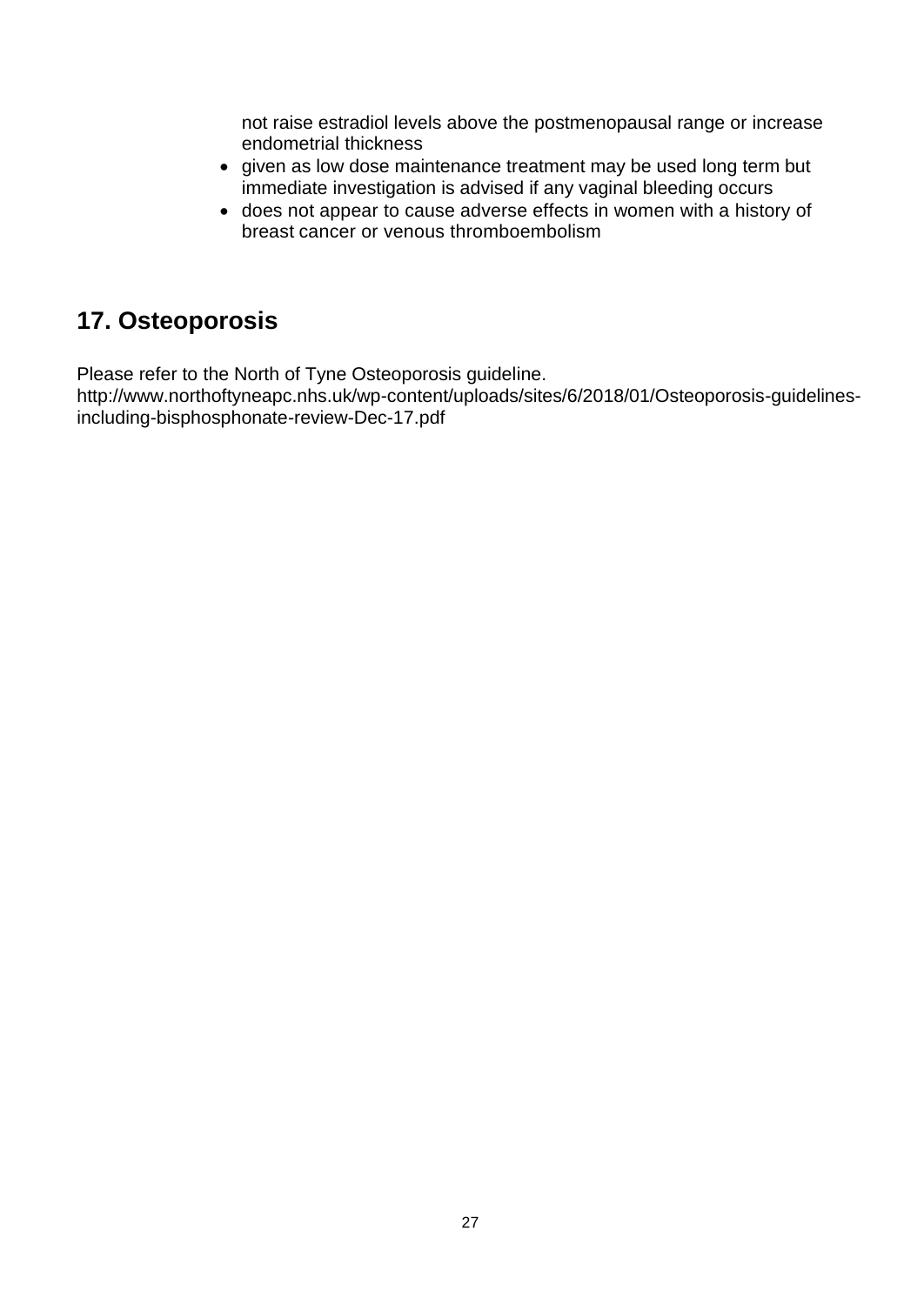## <span id="page-27-0"></span>**Appendix 1** Useful contacts

## **National Local**

National Osteoporosis Society Camerton Bath BA2 0PJ

Helpline 0808 800 0035 [www.nos.org.uk](http://www.nos.org.uk/)

Women's Health Concern Ltd Spracklen House, East Wing Dukes Place Marlow BUCKINGHAMSHIRE SL7 2QH

Office: 01628 890199 <http://www.womens-health-concern.org/>

The British Menopause Society Spracklen House, East Wing Dukes Place Marlow BUCKINGHAMSHIRE SL7 2QH Tel: 01628 890199 [www.the-bms.org/](http://www.the-bms.org/)

Menopause Matters Skewbridge, Mouswald, Dumfries DG1 4LY <http://www.menopausematters.co.uk/>

FPA (Family Planning Association) 23-28 Penn Street London N1 5DL <http://www.fpa.org.uk/>

New Croft Centre Market Street (East) Newcastle upon Tyne NE1 6ND

0191 229 2862 [http://www.newcastle](http://www.newcastle-hospitals.org.uk/services/sexual-health.asp)[hospitals.org.uk/services/sexual](http://www.newcastle-hospitals.org.uk/services/sexual-health.asp)[health.asp](http://www.newcastle-hospitals.org.uk/services/sexual-health.asp)

Musculo Skeletal Unit Freeman Hospital High Heaton NEWCASTLE UPON TYNE NE7 7DN Tel: 0191 233 6161 [http://www.newcastle](http://www.newcastle-hospitals.org.uk/services/musculoskeletal.aspx)[hospitals.org.uk/services/musculoskeletal.a](http://www.newcastle-hospitals.org.uk/services/musculoskeletal.aspx) [spx](http://www.newcastle-hospitals.org.uk/services/musculoskeletal.aspx)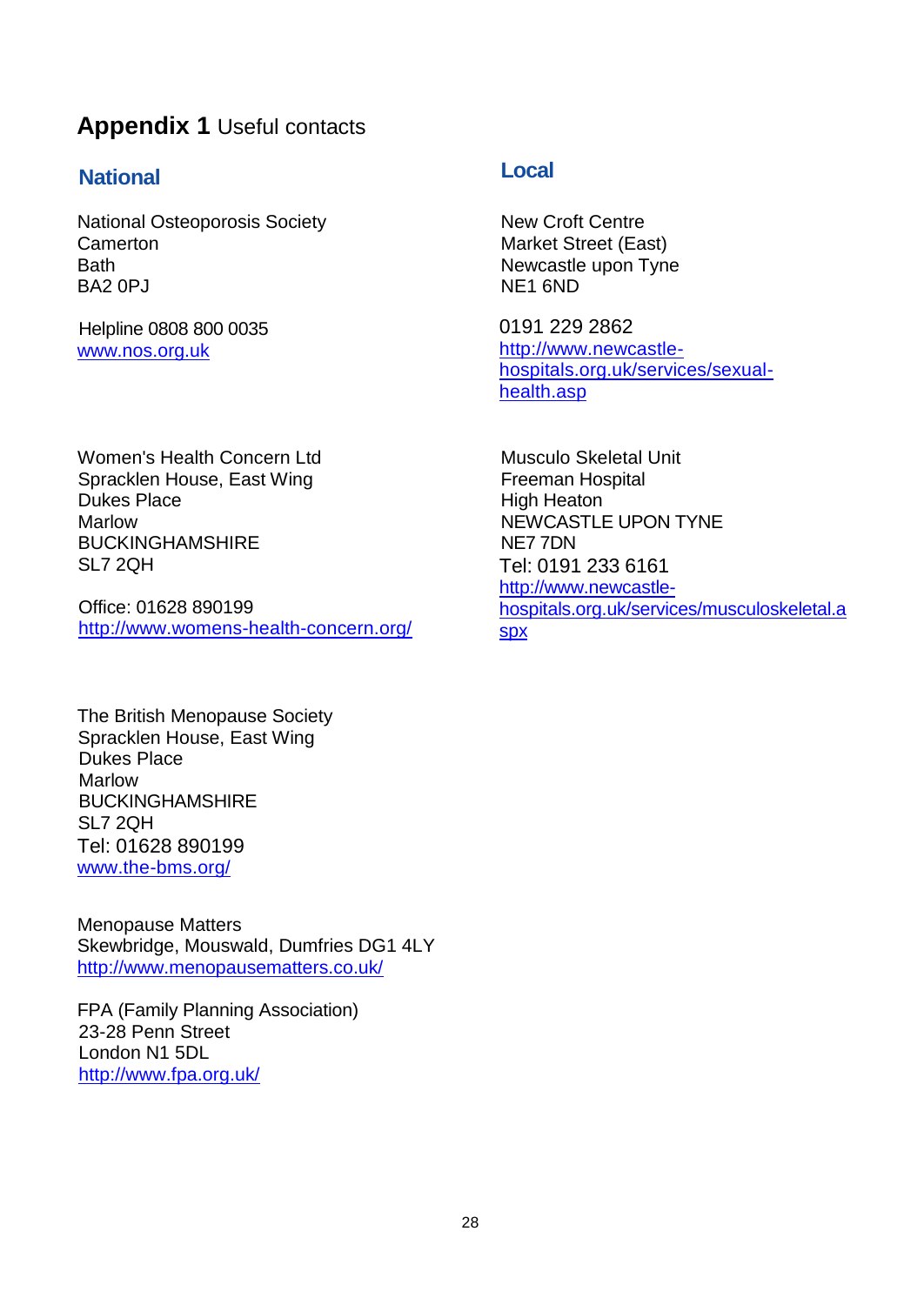# <span id="page-28-0"></span>**Appendix 2**

# **Suggested reading**

| <b>Faculty of Sexual and Reproductive</b><br><b>Healthcare Guideline</b>              | Contraception for women aged over 40 years                                                                                                                                                          |
|---------------------------------------------------------------------------------------|-----------------------------------------------------------------------------------------------------------------------------------------------------------------------------------------------------|
| Editors - Nick Panay, Paula Briggs, Gab<br>Kovacs                                     | Managing the menopause: 21st Century<br>Solutions, Cambridge Press 2015                                                                                                                             |
| National Institute for Health and Care<br><b>Excellence</b>                           | NG 23 Menopause: clinical guideline                                                                                                                                                                 |
| National Institute for Health and Care<br><b>Excellence</b>                           | CG 146 Osteoporosis: assessing the risk of<br>fragility fracture (2012)                                                                                                                             |
| National Institute for Health and Care<br><b>Excellence</b>                           | TA160 Osteoporosis - primary prevention (2011)                                                                                                                                                      |
| National Institute for Health and Care<br><b>Excellence</b>                           | TA161 Osteoporosis - secondary prevention<br>including strontium ranelate (2011)                                                                                                                    |
| Q fracture                                                                            | Hippisley-Cox Coupland C. Predicting risk of<br>osteoporotic fracture in men and women in<br>England and Wales: prospective derivation and<br>validation of QFractureScores. BMJ.<br>2009;339:b4229 |
| National Institute for Health and Care<br>Excellence. Clinical knowledge<br>summaries | Menopause – includes section on alternative<br>therapies.<br>http://cks.nice.org.uk/menopause#!topicsummary<br>http://cks.nice.org.uk/menopause#!scenario:6                                         |
| <b>British Menopause Society</b>                                                      | Consensus statement for non-estrogen based<br>treatments for menopausal symptoms. Jane<br>Woyka and Nuttan Tanna. Post Reproductive<br>Health 2014, vol. 20(2) 76-79                                |
| Recommended websites:                                                                 | www.frsh.org<br>www.nice.org.uk<br>www.thebms.org.uk<br>www.shef.ac.uk/FRAX                                                                                                                         |

[http://www.qfracture.org](http://www.qfracture.org/)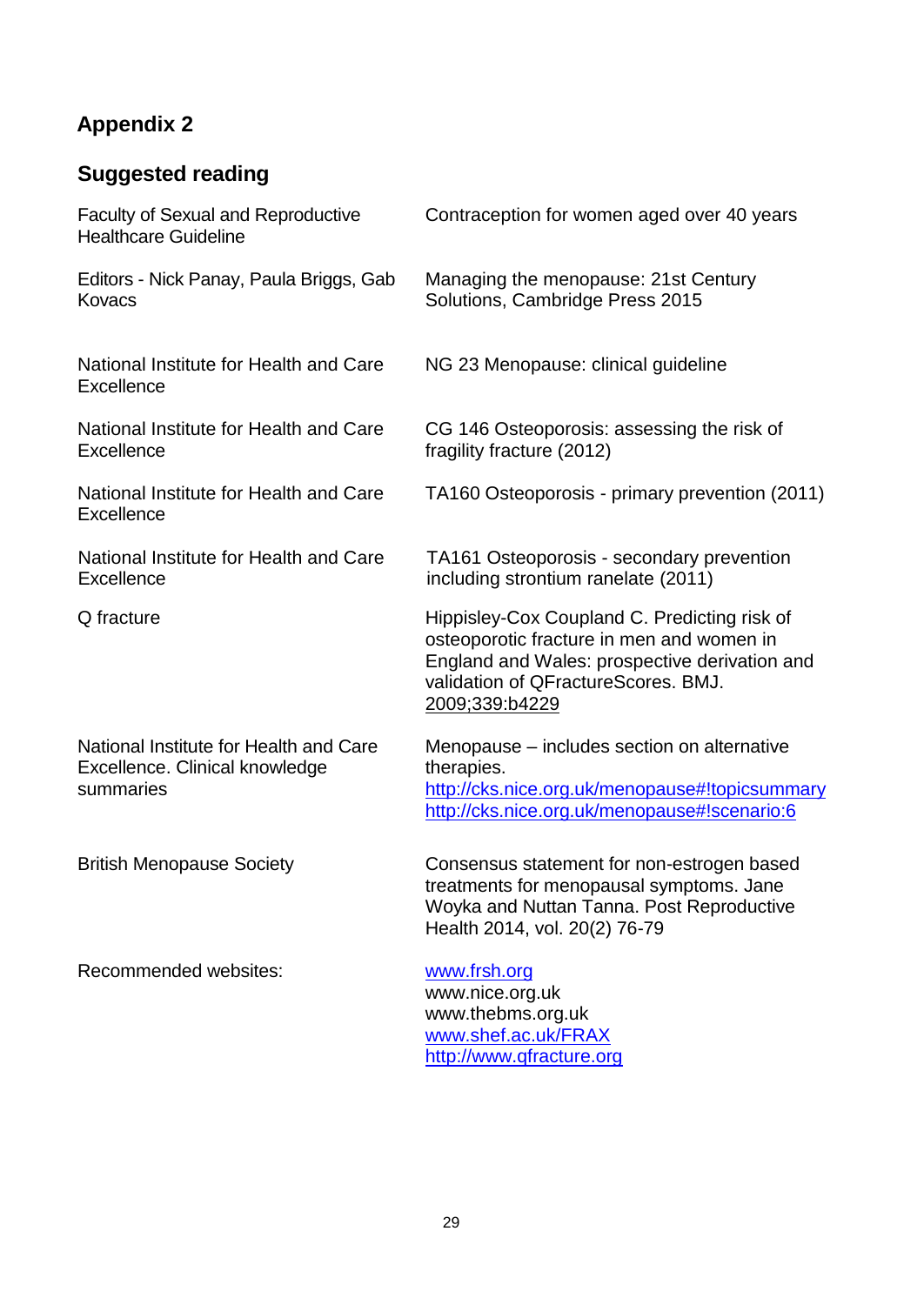## **Appendix 3 for information only**

## **Non-formulary alternatives to HRT for controlling menopausal symptoms**

These include lifestyle advice, herbal remedies, progestogens and non-hormonal preparations. None of these products are approved for use by the North of Tyne & Gateshead APC. There is limited evidence to suggest that complementary therapies improve menopausal symptoms but as women frequently ask their healthcare professional for advice it has been included in the guidance.

#### **Lifestyle advice**

The following lifestyle changes may be of benefit:

- regular exercise may reduce symptoms
- lighter clothing and sleeping in a cooler room may also help
- avoiding alcohol, spicy foods and stimulants such as caffeine may be of benefit
- stopping smoking
- losing weight if needed
- reducing stress/suggest relaxation techniques. CBT may be used alone or in combination with HRT to alleviate low mood and/or anxiety associated with the menopause.

## **Bio-identical hormones (non-formulary)**

Many women are asking about bio-identical hormone replacement therapy (BHRT) and are referring to the use of hormones that are identical on a molecular level with endogenous hormones.

Private providers are preparing unlicensed, custom-compounded products for women following saliva testing to measure their hormonal levels. These formulations, often skin creams, are purported to help a number of menopausal symptoms with very little scientific evidence to back the manufacturer's claims.

Most menopause specialists prefer to discuss 'body identical' HRT which includes licensed non-oral estradiol in the form of patches and gels along with oral micronised progesterone.

## **Botanicals or herbal remedies (non-formulary)**

There is no strong evidence that any botanicals or herbal remedies help menopausal symptoms and some can do positive harm. Preparations vary with regard to their quality and constituents. Patients frequently ask about these options therefore information is included in this section.

Dietary phytoestrogens (non-formulary):

- are found in soy products, red clover (40-80mg daily), oil seeds and probably other legumes
- no long-term safety data is available and there is conflicting evidence about whether they have any effect on vasomotor symptoms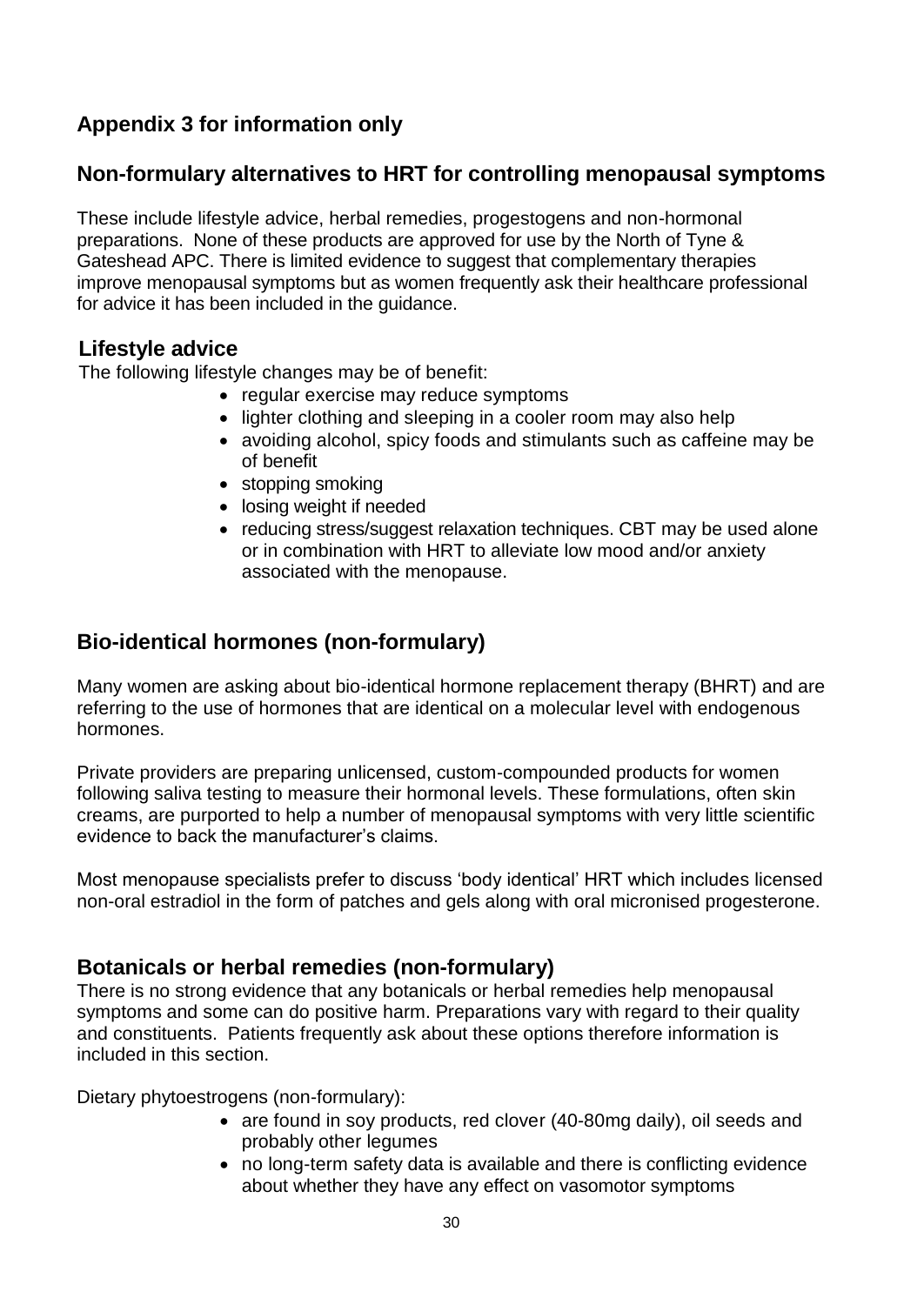- should be avoided during pregnancy, lactation, anyone with hormone-dependant tumours and those with a contraindication to estrogens
- red clover and dong quai extracts contain coumarins and may adversely affect those with bleeding disorders or taking anticoagulants

Black Cohosh (8mg daily) (non-formulary)::

- may relieve vasomotor symptoms however the content of preparations vary and the safety of Black Cohosh is uncertain
- has an MHRA warning <http://www.mhra.gov.uk/NewsCentre/Pressreleases/CON199545>
- may cause potential liver damage
- may produce side effects including gastrointestinal complaints, hypotension, headache, dizziness, nausea and allergic reactions
- may interact with conventional antihypertensive drugs and overdosing can produce toxicity

Many other complementary and alternative therapies are advocated for the treatment of menopausal symptoms but there is no evidence that the following have any effect:

- wild yam cream
- dong quai
- agnus castus (chasteberry)
- liquorice root
- valerian root
- ginko biloba
- qinseng
- vitamin E
- evening primrose oil
- sage

#### **Progestogen-only alternatives**

Progestogens:

- may help vasomotor symptoms but their use is off-label
- Medroxyprogesterone acetate 10mg daily may reduce vasomotor symptoms by 60% but there is no long term safety data for women with a personal history of breast cancer or VTE

Progesterone transdermal creams (non-formulary) :

- have little effect on vasomotor symptoms
- produce systemic levels that are inadequate to provide endometrial protection with estrogen
- produce no beneficial effect on bone density
- have not been studied in women with a personal history of breast cancer